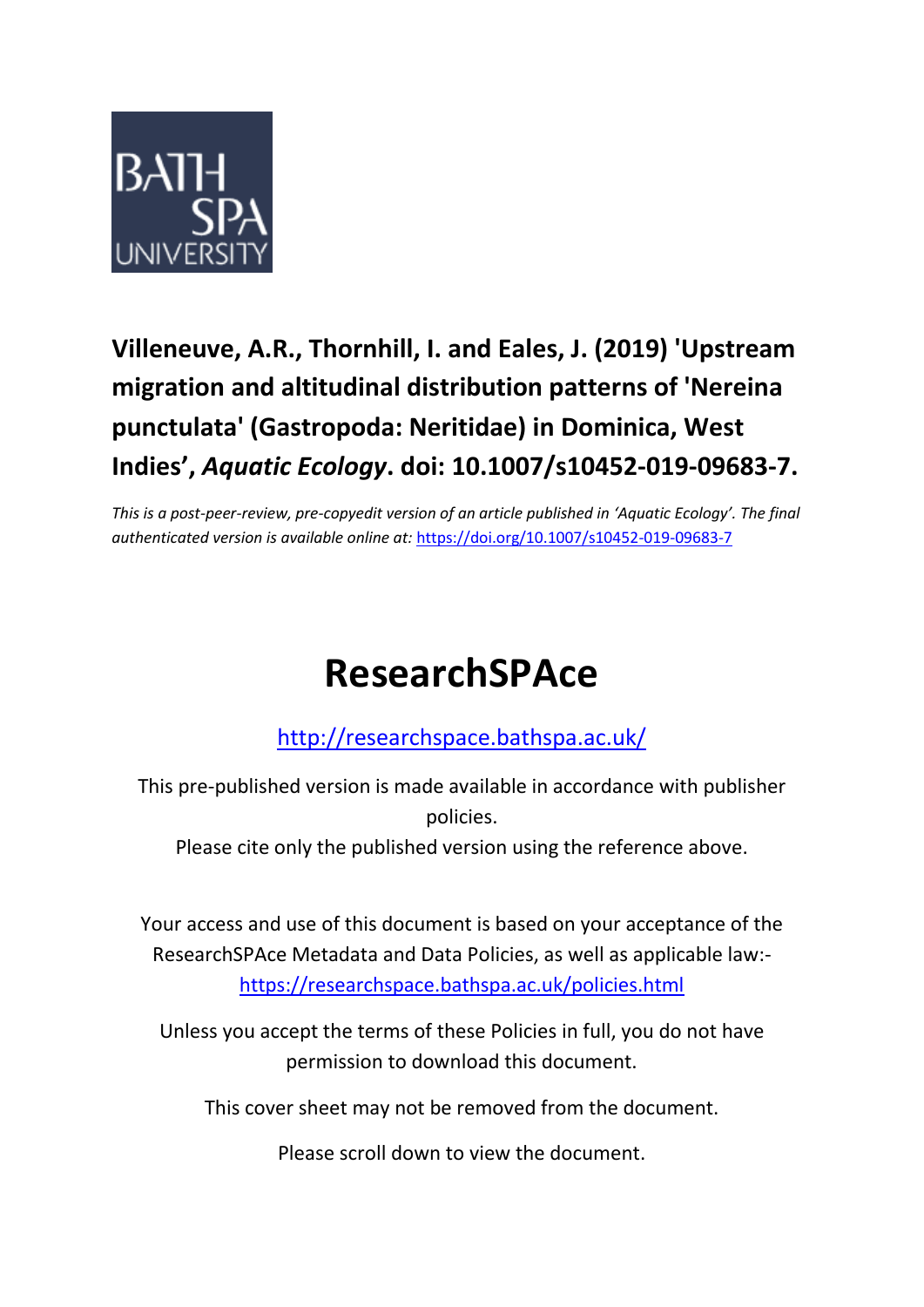**Upstream migration and altitudinal distribution patterns of** *Nereina punctulata* **(Gastropoda: Neritidae) in Dominica, West Indies**

Andrew Robert Villeneuve<sup>1,4</sup>, Ian Thornhill<sup>1,2</sup>, and Jacqualyn Eales<sup>1,3</sup>

*Operation Wallacea, Wallace House, Old Bolingbroke, Spilsby, Lincolnshire PE23 4EX, UK College of Liberal Arts (CoLA), Bath Spa University, Newton St. Loe, Bath, BA2 9BN, UK European Centre for Environment and Human Health, University of Exeter Medical School, Knowledge Spa, Royal Cornwall Hospital, Truro, Cornwall, TR1 3HD, UK*

<sup>4</sup>Corresponding author, [avilleneuve@umass.edu](mailto:avilleneuve@umass.edu) ORCID: https://orcid.org/0000-0001-7303-5931 Researchgate: https://www.researchgate.net/profile/Andrew\_Villeneuve

#### **Acknowledgements**

The authors thank volunteers and research staff with Operation Wallacea (http://www.opwall.com/) who greatly assisted in data collection. Charlotte Palmer (Operation Wallacea) enabled the data collection to be undertaken with relative logistical ease and Jem Winston also assisted in field logistics. Benjamin Padilla aided with statistical analysis. Three anonymous reviewers provided helpful critique of the initial draft. Dominica's Ministry of Agriculture and Fisheries provided research permits.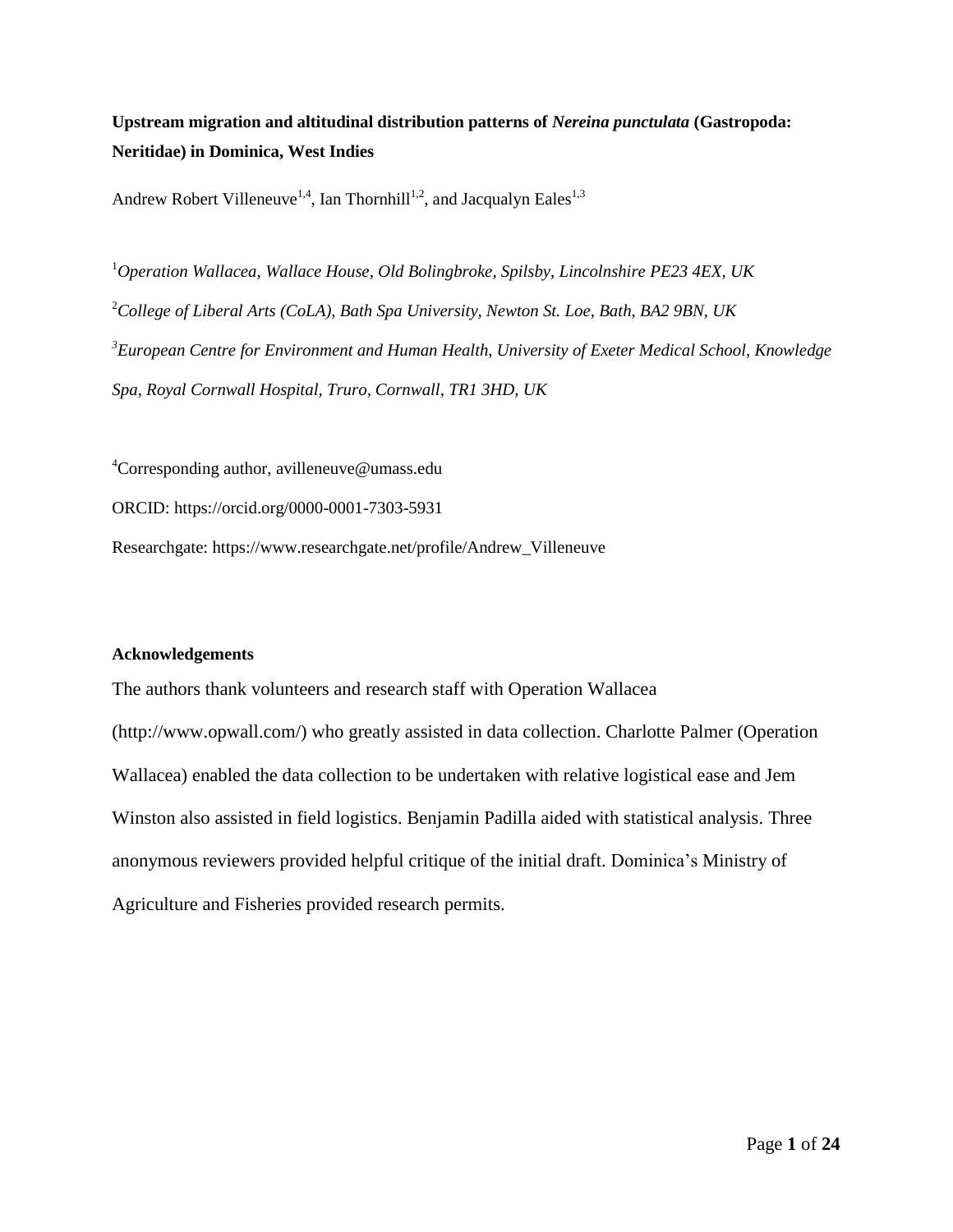**Upstream migration and altitudinal distribution patterns of** *Nereina punctulata* **(Gastropoda: Neritidae) in Dominica, West Indies**

#### **Abstract**

The snail *Nereina punctulata* has been observed performing amphidromous migrations (salt to freshwater migration, post-larval settlement) in the Caribbean, with small and medium sized snails achieving maximum fitness at mid and high altitudes, but they may be restricted by energy stores. Large snails show no difference in fitness across altitude, but their previous migration history dictates their high-altitude placement in watersheds. The factors determining the rate of migration have not yet been studied. In this study, we sought to understand how migration rate changes with shell size and altitude. We used markrecapture to track individual snails across seven sites of varying altitude in a single watershed on Dominica and measured the shell length of randomly collected snails at sites. Volunteers assisted with data collection in both cases. Shell length was positively correlated with distance from river mouth, although smaller snails were more frequently found at high altitude, high flow sites. Snails closer to the river mouth had faster upstream migration rates than those at mid-altitude. While we found large snails at higher altitude sites, there was no significant relationship between migration rate and shell size. Our findings suggest that large snails do not migrate at maximal rates allowed by energy stores. We also observed erosion of the outer shell periostracum and calcium carbonate underneath, which was seen significantly more often on larger shells. We hypothesize that this erosion is a product of exposure of the structural calcium carbonate to low alkalinity in Dominican streams, following an initial chipping of the periostracum.

Keywords: Amphidromy; Citizen Science; Dominica; Gastropod; Neritidae; Upstream migration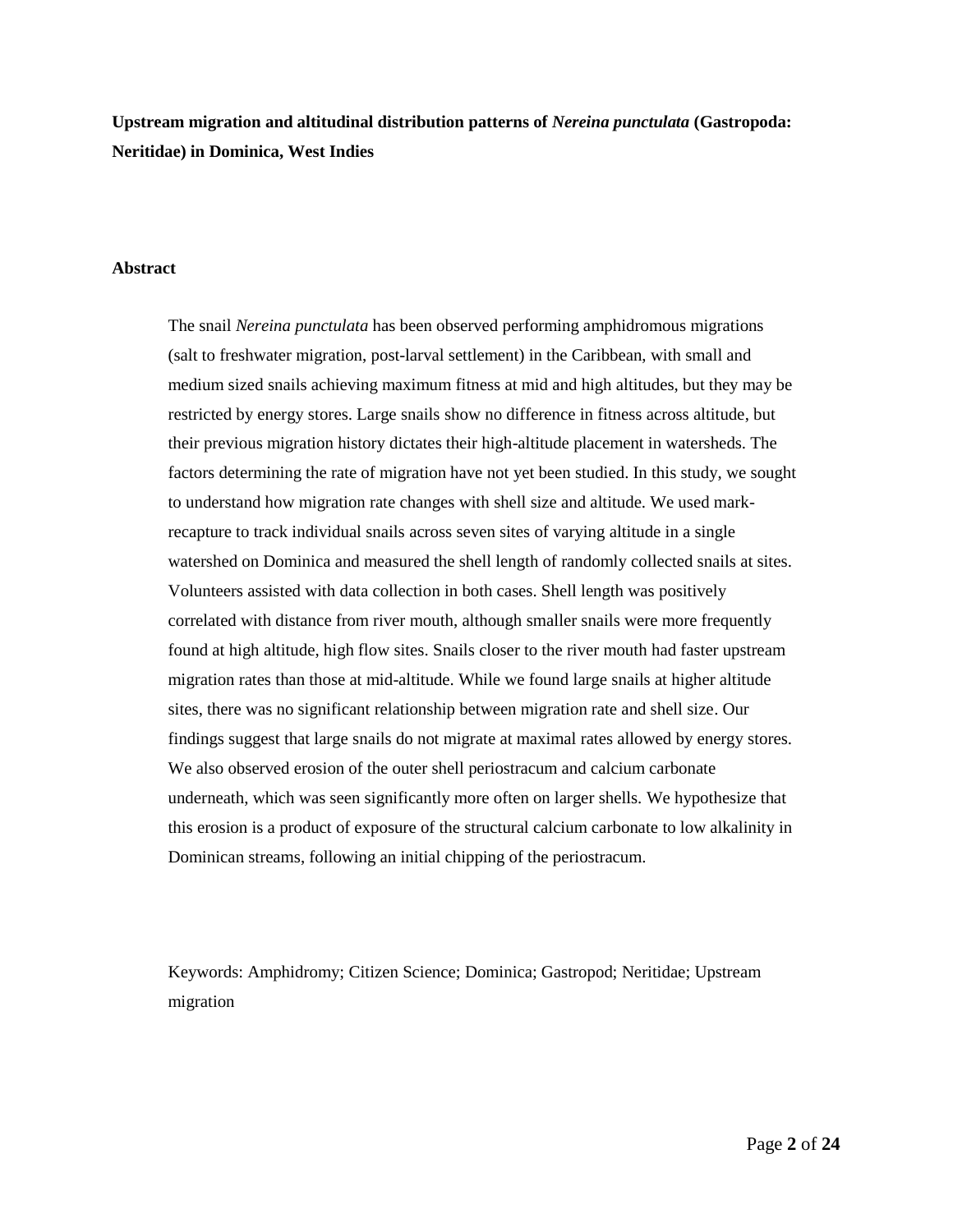#### **Introduction**

 $\overline{a}$ 

Migration of freshwater animals at different life stages is common, with benefits for an organism's reproduction, feeding, and refuge-seeking (Lucas et al. 2001). Amphidromy is a type of diadromy in which an organism's adult life and spawning take place in freshwater, and larval development takes place in saltwater. Upstream seasonal migration is a component of amphidromy, at first to reach freshwater once adult physiology loses osmoregulatory tolerance to saline water, but migration also allows amphidromous organisms to reach food sources, avoid predation, and avoid intraspecific competition (Pyron and Covich 2003; McDowall 2010; Zydlewski and Wilkie 2013). Schneider and Frost (1986) also suggest that downstream drift of an organism (e.g. in snails, due to dislodgement) can be remediated through upstream migration, particularly if upstream habitats are more optimal than downstream habitats in later life stages. Amphidromous organisms are most often found in tropical and subtropical zones, with a high prevalence on oceanic or geologically young islands (McDowall 2010). With high rates of gene flow as amphidromous larvae drift in the ocean to different watersheds, amphidromous organisms are common colonizers of new and isolated environments (Hodges and Allendorf 1998; Crandall et al. 2010; McDowall 2010).

The genera *Nereina, Neritina,* and *Clypeolum* in the family Neritidae are composed of several pan-tropical species of freshwater snails that often exhibit amphidromy (Crandall et al. 2010; Gorbach et al. 2012). *Neritina granosa* of the Hawaiian archipelago, *Nereina punctulata*<sup>1</sup> of the tropical West Atlantic, and *Clypeolum latissimum*<sup>1</sup> also of the tropical West Atlantic are some of the most-studied amphidromous nerites. All three species have been observed undergoing mass migrations upstream, with seasonal floods (spates) or yearly seasonality based on the return of the rainy season thought to be possible triggers (Brasher 1993; Schneider and Lyons 1993). *N. punctulata* has been observed undergoing

<sup>1</sup> *Nereina punctulata* and *Clypeolum latissimum* are the current accepted names for *Neritina punctulata* and *Neritina latissima*, respectively (MolluscaBase 2018a, b).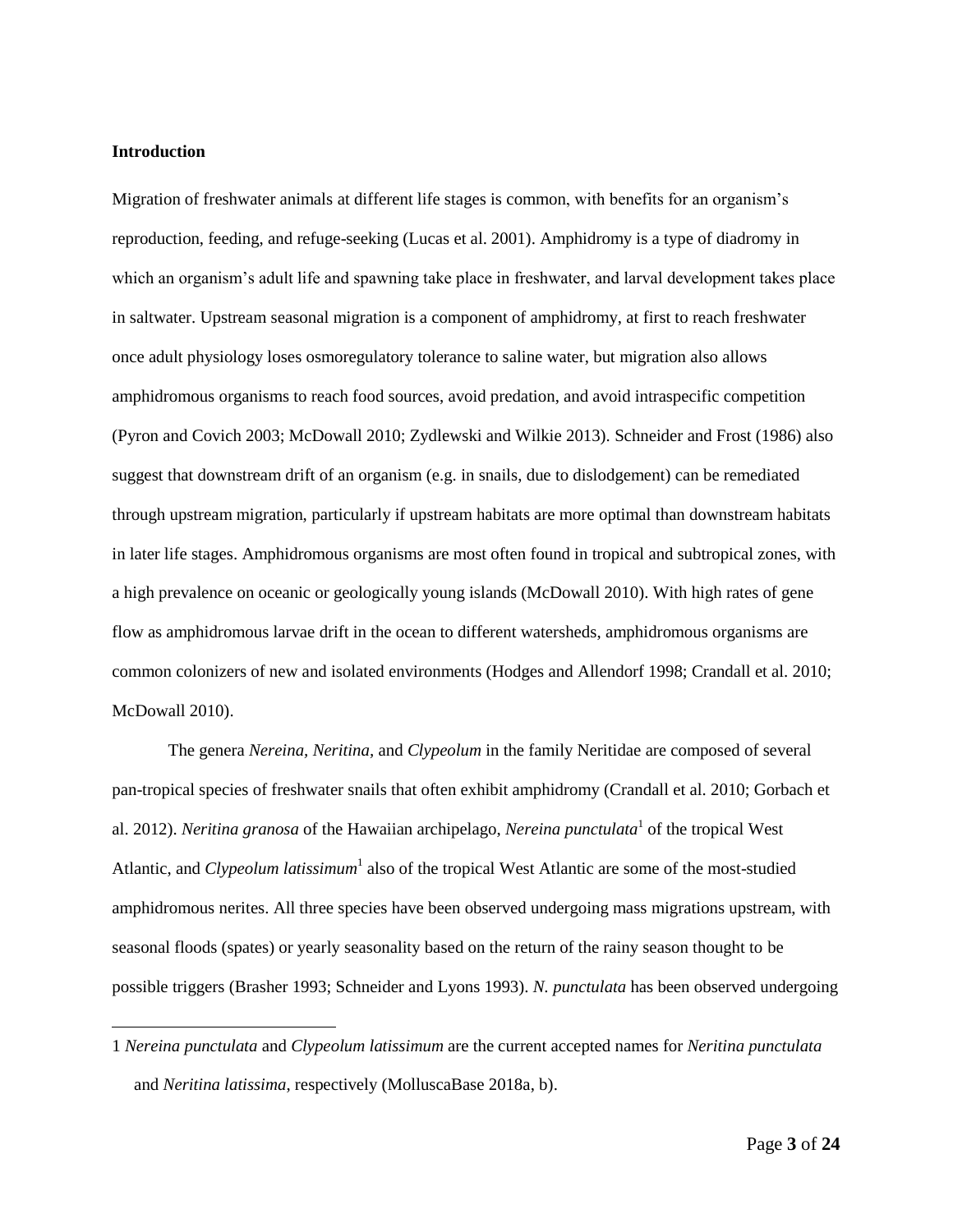rapid migrations, migrating an average of 16.1 metres over five weeks (Pyron and Covich 2003). Indeed, large upstream distances have been observed to have been covered by some individuals; up to 200 metres in 12 weeks and a single observed rate of 7.3 m/day (Pyron and Covich 2003).

Drivers of upstream migration of nerites likely relate to the maintenance of optimal habitat conditions and not simply fecundity, owing to their ability to spawn at any altitude in freshwater (Schneider and Lyons 1993; Pyron and Covich 2003). Studies by Schneider and Lyons (1993) and Gorbach et al. (2012) suggest that nerite grazing sites may be more abundant upstream, and that these sites may have lower grazer biomass, and therefore lower competition. Nerite snails may also exhibit predator avoidance by moving upstream of cascades, similar to the avoidance of predatory fish (e.g. *Agonostomus monticola)* demonstrated by Caribbean decapod communities (March et al. 2002). Further, Schneider and Frost (1986) contend that migration could counteract downstream drift and maintenance of ideal habitat selection. However, the rate of travel may be influenced by shell size, drag, and the associated energy expenditure. Smaller snails may be subject to less drag but possess less energy reserves to crawl long distances quickly or survive when food is limited. Though larger snails may be subject to increased drag, they receive the benefits of a larger foot surface for attachment and increased energy stores (Schneider and Lyons 1993, Trussell et al. 1993). Schneider and Lyons (1993) put forward a series of models determining optimal upstream migration distance of *C. latissimum*. Small snails have higher drives to migrate upstream to avoid predation and dislodgement into the ocean, while large snails have lower migration drives as their size deters predation and dislodgement. Movement throughout a watershed across sizes is likely to be a function of maximizing exposure to ideal grazing habitat patches while also avoiding predation or extreme downstream dispersal.

To date, the influence of environmental factors such as flow rate, distance from the river mouth or shell size upon migration speed in *Nereina* has received little attention. In the present study, we characterise *N. punctulata* migration rate on Dominica, West Indies, to understand how migration rate varies across environmental and physiological gradients. We used mark-recapture to track snail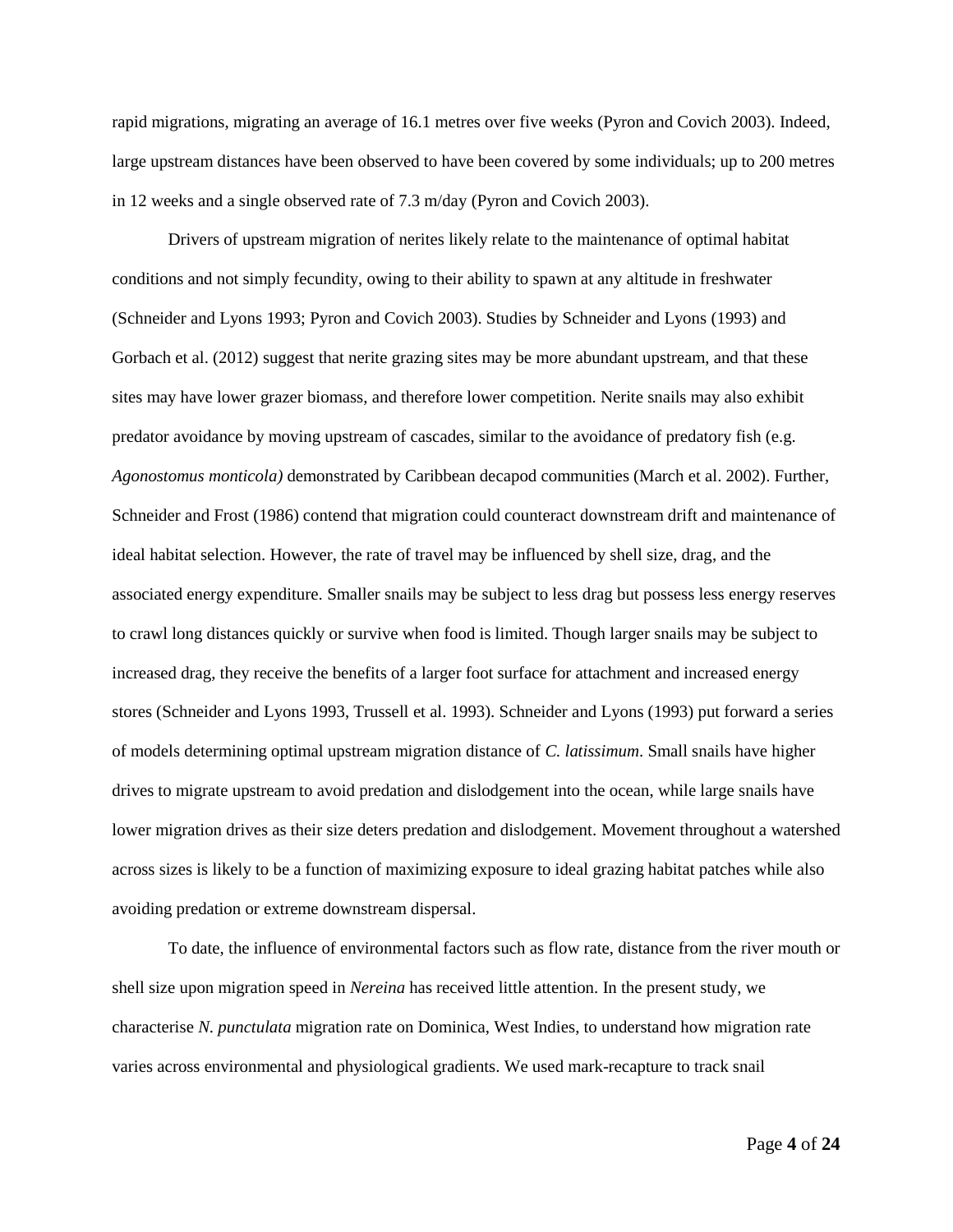movement on a weekly basis at two altitudinal sites, and measured snails at multiple sites to record existing size distributions across an altitudinal range. We expected to observe migration rate negatively correlated with altitude as snails migrate away from low altitude sites to avoid the expected higher intensity of predation at these sites, to avoid competition, and to find mates. We also expected to see older, larger snails farther upstream, per Schneider and Lyons (1993) models, due to their upstream migration during younger life stages.

#### **Methods**

We collected data on snail size and movement by using two mark-recapture sites and seven intensivesearch measurement sites. The purpose of the mark-recapture sites was to track individual snails in the watershed and record movement speeds *in situ*. The purpose of the intensive-search measurement sites was to characterise size distributions of snails across altitudinal and river flow rates. All data were collected during June and July of 2017.

Volunteers were involved throughout the data collection process. The following mark-recapture and measurement data methods were performed by 6-8 volunteers with the supervision of the lead scientist. Methods training before each field collection was standardized at 45 minutes.

#### *Mark-Recapture*

Mark-recapture was undertaken at a mid- and low-altitude site relative to *Nereina* distribution. This was established after an intensive search at a candidate site with altitude 300m resulted in a single individual, and no individuals were recorded upstream within Rosalie River headwaters (800 - 1000m). Thus, an upper vertical limit in *Nereina* distribution was assumed at 300m.

Mermaid Pool, Brown's River (Site 5, Figure 1) is a mid-altitude site (85m above sea level, ASL) and 3km from the river mouth. Brown's River is a tributary to the Rosalie River, and is typical for upland Dominican rivers; narrow, boulder-choked, and comprised of pools interspersed with steep drops. Rosalie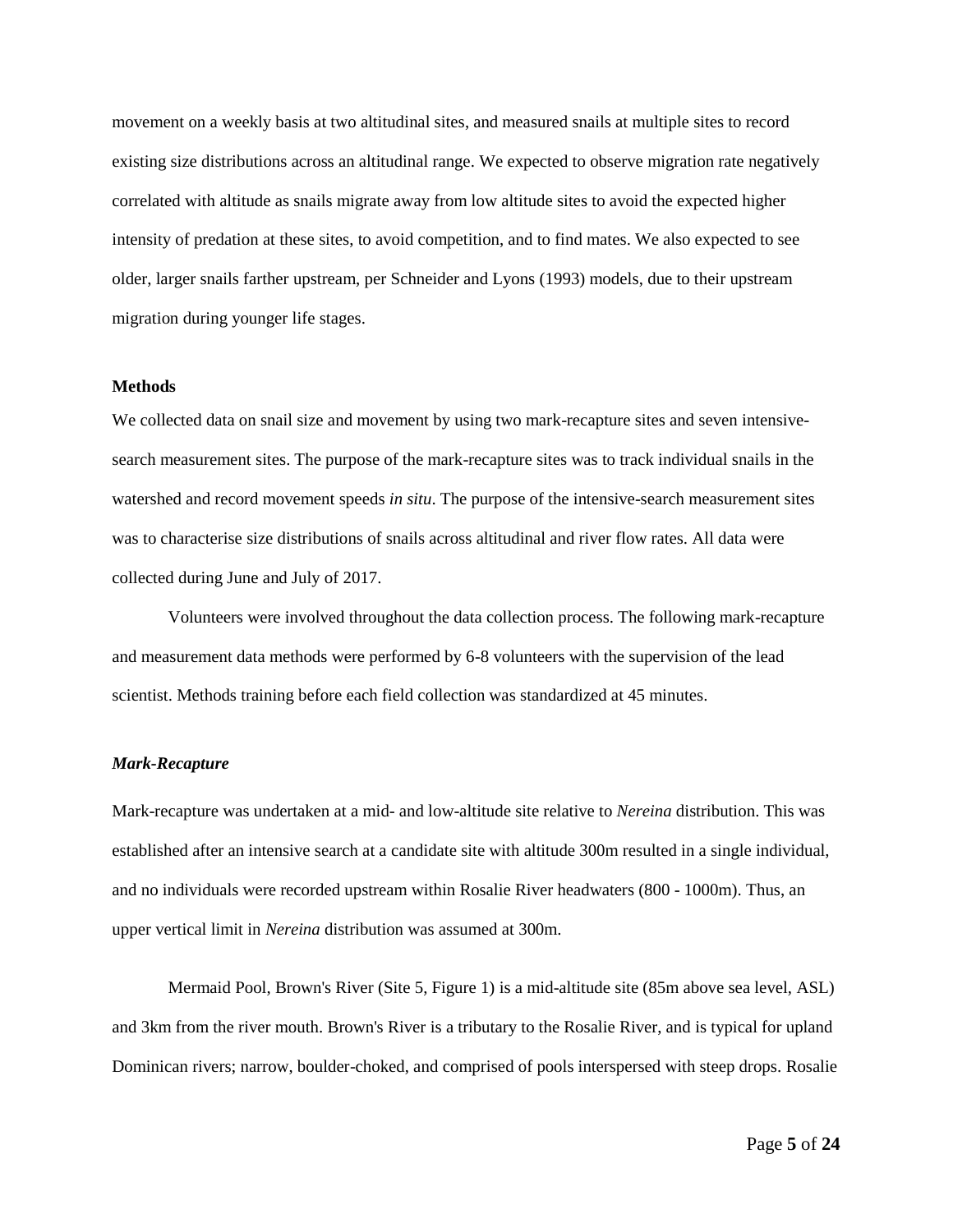Bay, Rosalie River (Site 1, Figure 1) is a low-altitude site (14m ASL), 540m from the Rosalie River mouth, upstream of the Imperial Road bridge. This site is wider, with a river bottom composed of cobble and with smaller drops between pools (Figure 2). The mark-recapture study took place across five consecutive weeks in June  $23<sup>th</sup>$  and July  $28<sup>th</sup>$ , 2017.

One hundred snails were collected from each site (a total of 200 snails). Each snail was numbered by writing in pencil on 1.0cm x 0.5cm waterproof paper affixed onto shells using cyanoacrylate glue. Shell sizes and erosion notes were recorded (see intensive-search measurement study details, below). At each collection site, all marked snails were released at a single reintroduction point (+/- 0.5m). Markers were placed every 5m upstream of the reintroduction point, for a total of 60m and 120m upstream for Rosalie Bay (site 1) and Mermaid Pool (site 5), respectively, and 10m downstream of the reintroduction point. The transect length was shorter at Rosalie Bay (site 1) due to impassibility further upstream to researchers and volunteers.

The two study sites were searched for marked snails each week for five consecutive weeks. Search effort was standardized at 16 person-hours of searching (snorkelling) upstream and downstream of the release areas, covering all mesohabitats. Three student volunteers and the primary researcher constituted each week's search team. The distance of each recaptured snail from the reintroduction point was measured. A reel of tape measure was held at the reintroduction point and the snorkeller held the other end. Where it was not feasible to use a measuring tape (due to obstructions in the river) we measured distance by measuring perpendicular distance of the snail from a line drawn from the nearest 5m marker. We recorded the distance moved upstream (not including lateral movements across the width of the stream).

#### *Intensive-Search Measurement*

Seven sites were sampled within the Rosalie River watershed, Dominica, West Indies (15 22° 23" N; 61) 16° 29") that included a variety of stream types and distance from river mouth (Figure 1, Table 1). A site was classed as either pool or riffle, and the boundaries of the site were set at a 20m stretch. *N. punctulata* 

Page **6** of **24**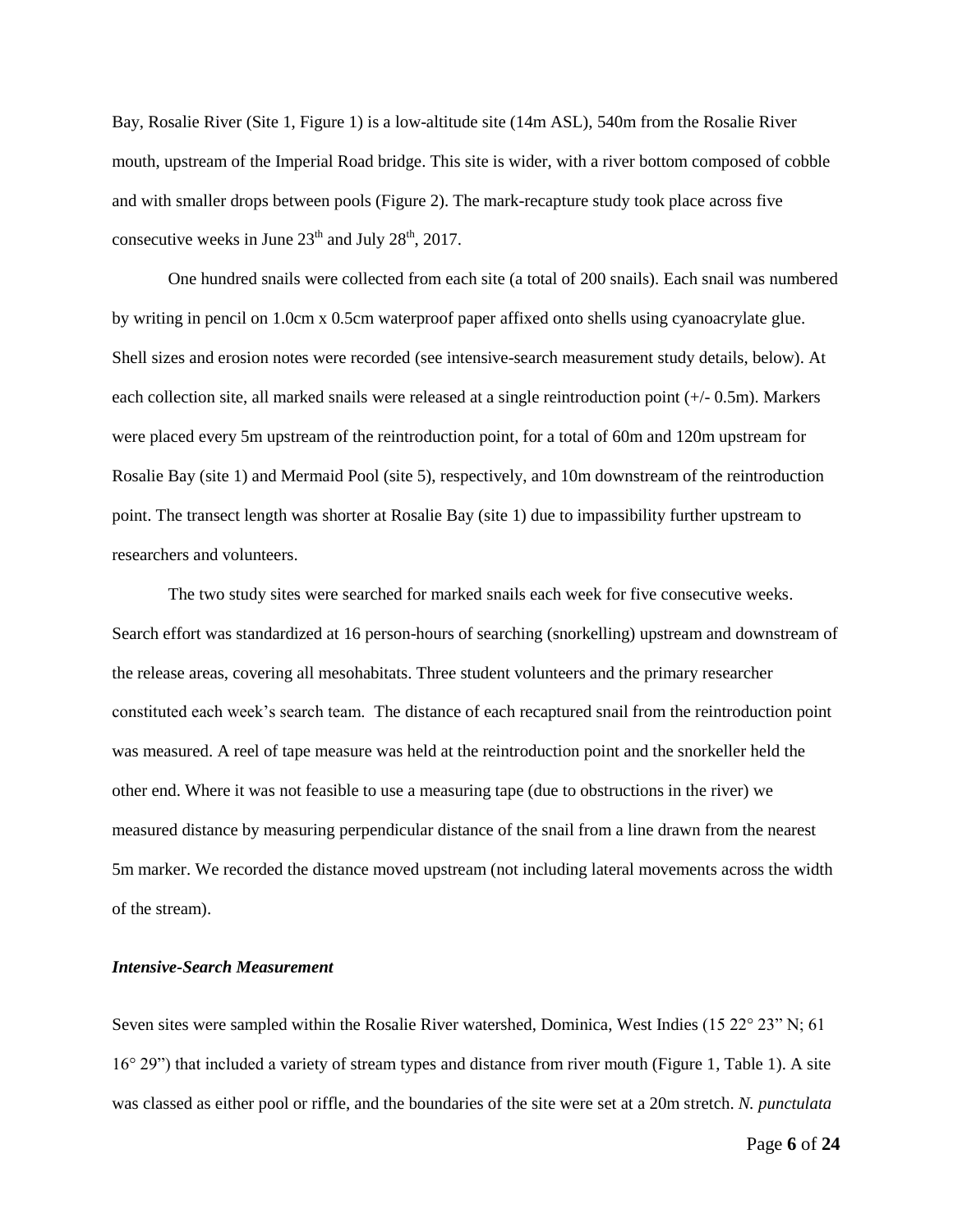were collected from each site, and shell sizes recorded using digital callipers in the field. Minimum sample size was 54 snails at site 7, maximum was 100 at sites 1, 2, 3, and 5. The following metrics were measured: shell width, height, length, operculum width, and operculum length. We also noted whether a shell was eroded. Snails were returned to collection points. All site altitudes and coordinates in this study were recorded with a Garmin eTrex Vista GPS unit (Garmin Ltd., Olathe KS, USA); altitude was measured as above sea level (ASL).

#### *Environmental factors*

API test kits (Mars Fishcare, Chalfont, PA., USA) were used to take *in situ* measurements of pH and KH (carbonate hardness). API test kits measure seven values of pH from 6.0 to 7.6 using bromothymol blue indicator solution. Values greater than 7.6 were assigned a value of 7.8. KH was measured at 12 intervals from 17.9 to 214.8 KH using a dKH test solution. River flow was measured in cubic metres per second at each collection site by timing a float over a known distance and depth of river. The flow measurements were recorded at multiple points (at least three) over the width of the river to account for channelization. We used the formula below to estimate flow rate in cubic metres per second  $(m<sup>3</sup>s<sup>-1</sup>)$ :

Total flow rate 
$$
(m^3 s^{-1}) = \frac{w_1 d_1 f_1 c}{t_1} + \frac{w_2 d_2 f_2 c}{t_2} + \dots + \frac{w_2 d_2 f_2 c}{t_2}
$$

where  $f$  is the float distance,  $t$  is the time for the float,  $w$  is the channel width,  $d$  is the average channel depth, and *C* is the correction coefficient for rough stream bottoms (here 0.8, Michaud and Wierenga 2005).

Path measurement tools in Google Earth (Google LLC, Mountain View, CA, USA) were used to determine distance of sampling sites from river mouth.

#### *Data Analysis*

Data analysis was performed in Microsoft Excel 2010 (Microsoft Corporation, Redmond, WA, USA) and in R (R Foundation for Statistical Computing, Vienna, Austria). We first used a two-way ANOVA with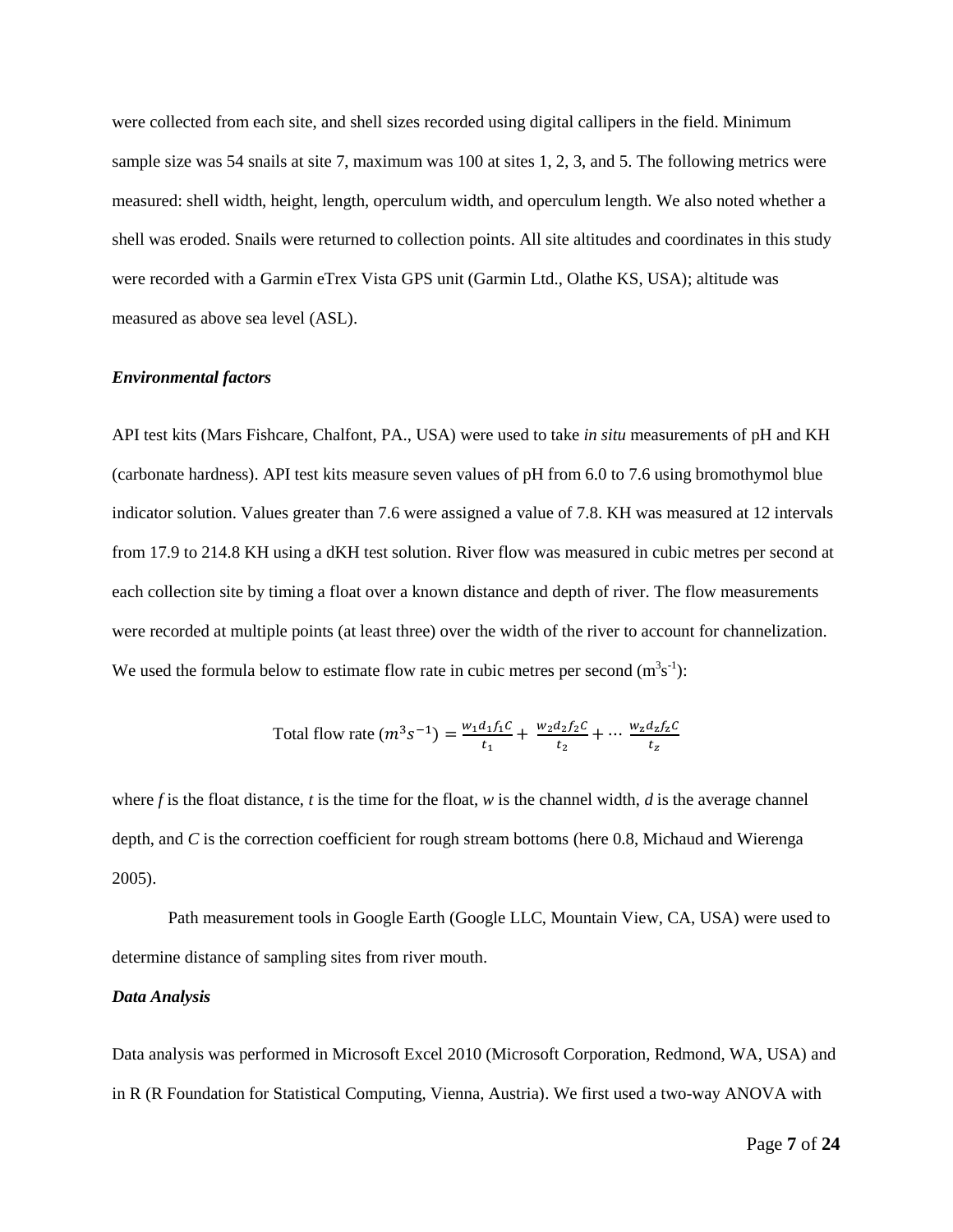post-hoc Bonferroni correction to test for the significance between shell length and altitude, distance from river mouth, and river flow. We then used linear regression models to test for direction and magnitude of association between altitude, river flow, distance from river mouth and net river displacement (hereafter 'displacement') with shell length. Linear regression models were used to compare the influences of site, altitude, river flow, and distance from river mouth on shell length. Distance from mouth and altitude, distance from mouth and site, site and altitude were all highly multicollinear (a priori cut-off Pearson's >0.5, multicollinear models all had Pearson's >0.9), and so were not included together in our linear models. We used a second-order Akaike Information Criterion (AICc) to test between alternative hypotheses and to choose the model providing the best fit. The Unpaired Student's t-test was used to test for differences in displacement between the two mark-recapture sites, and to test for a difference in shell size between eroded and non-eroded shells. We used shell length as the primary morphology measurement because pair plotting shell morphometrics showed little significant difference in line slope; thus, we chose shell length for simplicity. For each snail, we calculated the average displacement distance per week as:

$$
\Delta d = d_2 - d_1
$$

$$
\bar{x} = \frac{1}{n} \sum_{i=1}^{n} \Delta d_n
$$

where  $d$  is the distance moved (displacement) from the release point,  $n$  is the number of weekly samples, and  $\bar{x}$  is the average weekly displacement along the river. Average displacement and shell lengths are presented with standard deviation ( $\bar{x} \pm SD$ ). We calculated the distance per week because some snails were only recaptured once, after one week.

#### **Results**

#### *Mark Recapture*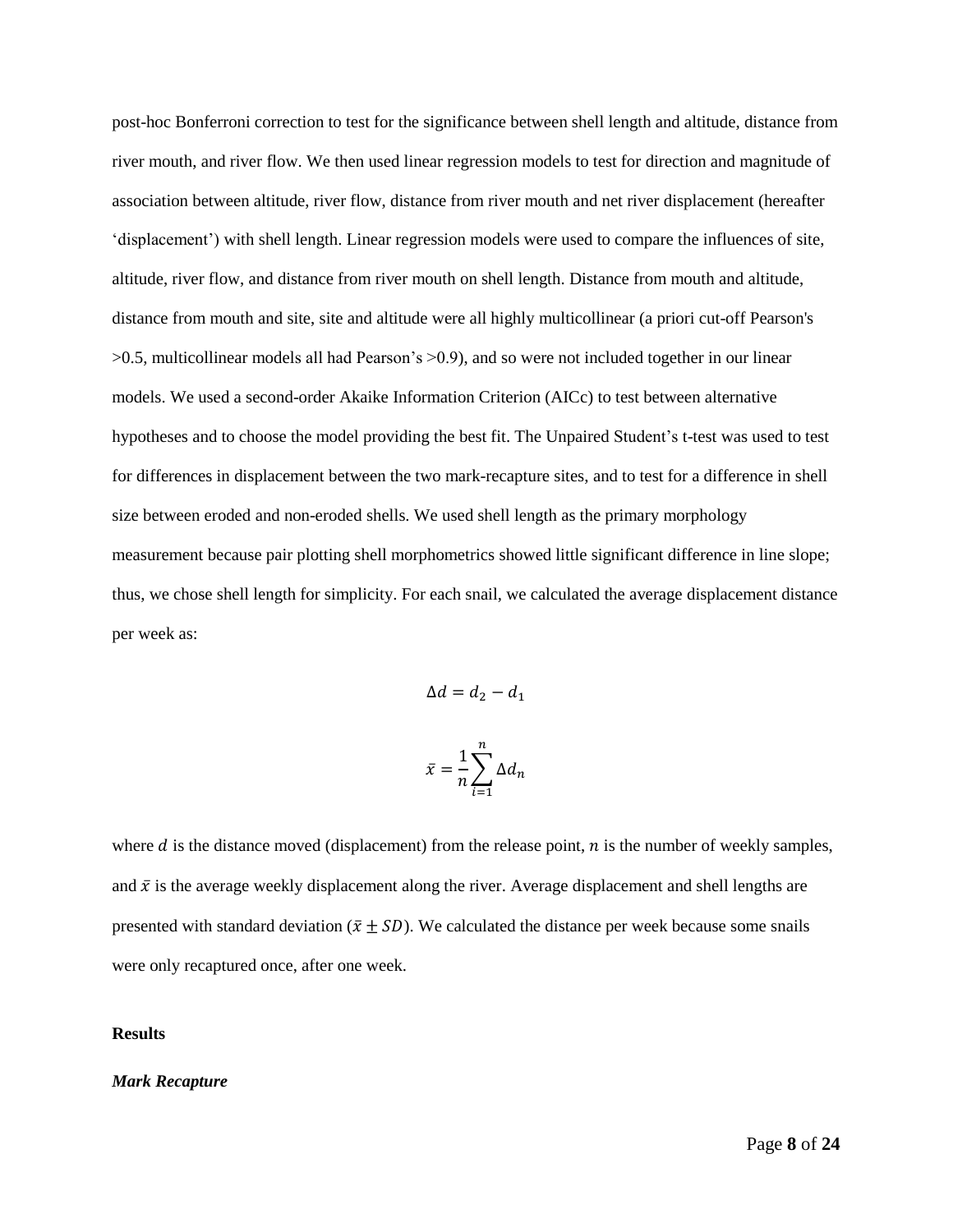Of the 200 marked snails, 90 were unique recaptures at Mermaid Pool, and 59 from Rosalie Bay, across the five sampling periods. We observed average weekly migration rate over five weeks to be significantly higher at the low altitude, Rosalie Bay  $(28.0 \pm 19.8 \text{ m/week}$  [SD]) than the mid-altitude site, Mermaid pool (9.2  $\pm$  10.0 m/week, Student's t-test, p < 0.0001, n = 149). Shell length was significantly larger at the mid-altitude (21.4  $\pm$  3.3 mm [SD]) compared to the low-altitude site (19.2  $\pm$  3.1 mm [SD], unpaired t-test, p <0.0001, n=149). A linear regression for mark-recapture snails revealed no significant association between shell length and migration rate (Figure 3, mid-altitude site:  $p = 0.63$ ,  $R^2 = 0.26$ ,  $n = 90$ ; low altitude site:  $p = 0.11$ ,  $R^2 = .044$ ,  $n = 59$ ). The fastest migration rate was 36m over one week at the lowaltitude site. One individual at the mid-altitude site moved 89.7m upstream in four weeks but was an outlier.

Individuals were occasionally found downstream of their previously observed location. The proportions of snails in the mark-recapture experiment moving downstream were 13.3% at the lowaltitude and 32.8% at the mid-altitude site. Snails at low-altitude were found farther downstream of previous locations (mean =  $10.3 \pm 11.1$  m [SD]) than at the mid-altitude site (mean =  $5.6 \pm 7.8$  m[SD]), though the significance was marginal (Student's t-test,  $p = 0.049$ ,  $n = 10$  [low-altitude], n=76[midaltitude]). River flow rate at the low altitude site was  $3.62 \pm 0.94$  m<sup>3</sup>s<sup>-1</sup>, significantly higher than at the midaltitude site was  $1.59 \pm 0.59$  m<sup>3</sup>s<sup>-1</sup> (median $\pm$ SD, unpaired Student's t-test, n = 12, p < 0.0001).

#### *Intensive-Search Measurement*

A total of 432 snails were collected from seven sites, in addition to the 200 sampled for mark-recapture. We tested for significant differences in shell length between sites that were associated with a range of altitudes, distances from river mouth, and flow rates (Figure 4). A two-way ANOVA indicated that shell length was significantly impacted by water flow ( $p < 0.0001$ ) and distance from mouth ( $p < 0.0001$ ), and the interaction of distance from mouth and flow  $(p = 0.0004)$ . Using a linear model determined from AICc, we found that shell length significantly increased with distance from river mouth, altitude, and the interaction of distance and altitude, but significantly decreased with flow (all  $p < 0.0001$ , Table 2). We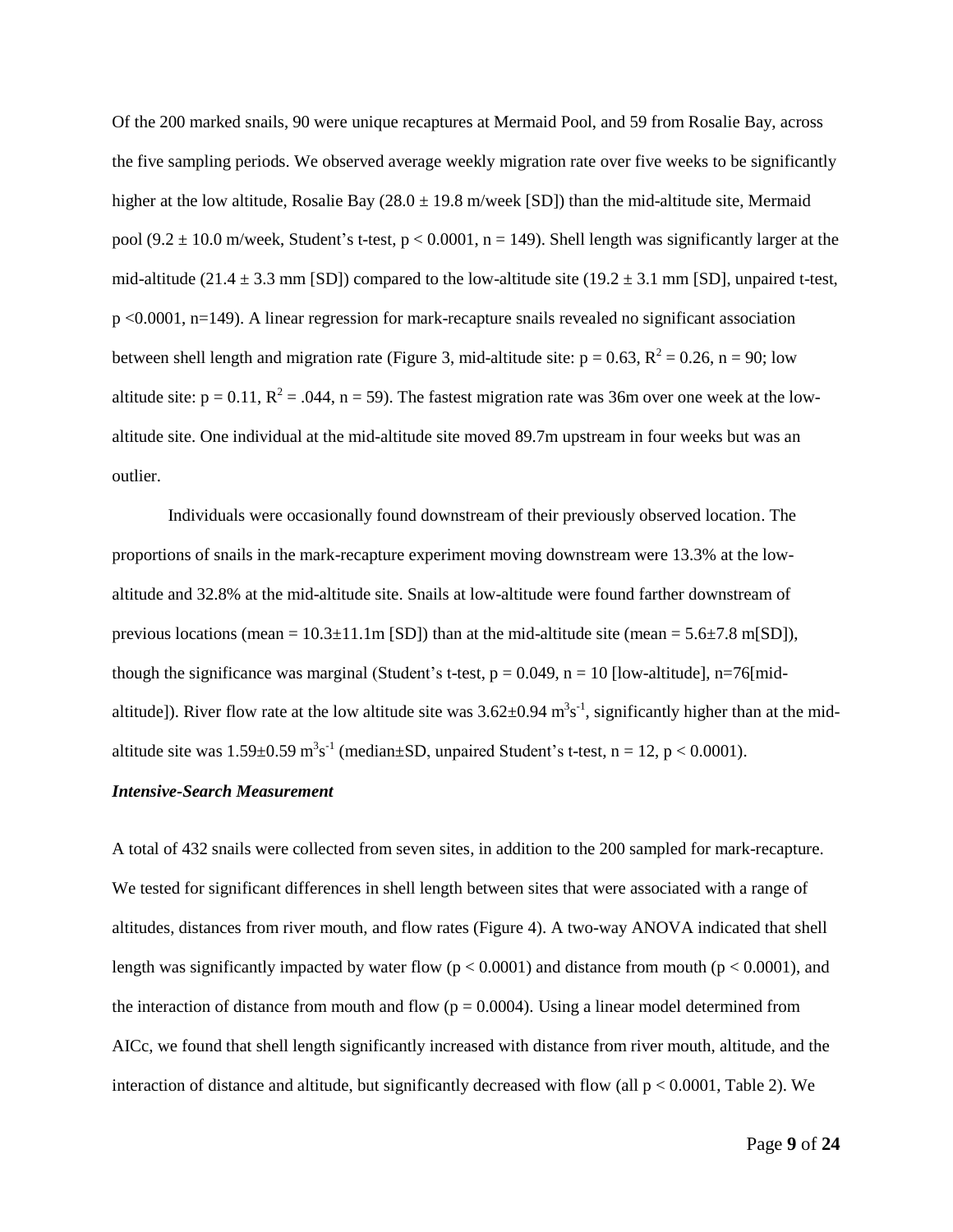conducted multiple comparisons of shell length between sites after using Bonferroni's correction, and found that all but five sites had means that were significantly different from one another ( $P < 0.05$ , Table 3).

#### *Other Measurements*

Apparent erosion that was observed on some snail shells (e.g. Figure 5). The length of shells that had been eroded averaged 24.3  $\pm$ 3.7 mm (mean  $\pm$ 1 SD), these eroded shells were significantly larger than non-eroded shells at 19.7  $\pm$ 3.3 mm (unpaired Student's t-test, p <0.0001, n = 632). Erosion consumed the underlying calcium carbonate where the periostracum had been chipped away. Water pH varied between 7.4 and 7.8 between sites, and alkalinity (KH) varied between 35.8 mg/l and 53.7 mg/l (Table 1).

#### **Discussion**

Several species of the family Neritidae*,* including *N. punctulata*, exhibit upstream migration behaviour. However, previous research has not considered how snail size, altitude and water flow rate impact migration patterns of *N. punctulata*. Using mark-recapture techniques to track *N. punctulata* snails in Dominica, West Indies, we predicted migration speed to be faster lower in the watershed, as juveniles and adults may move upstream to avoid predation (McDowell 2010), to move towards denser algal beds (March et al. 2002), or to lessen the impacts of potential downstream drift (Schneider and Frost 1986). Crawl speeds were faster at the low-altitude and high river flow site than compared to the mid-altitude site with low-river flow site. These results are similar to those obtained by Gorbach et al. (2012), who found that *N. granosa* on Maui, Hawai'i, migrated at faster rates in 'normal' flow  $(0.92 \pm 0.31 \text{ m}^3 \text{s}^{-1})$  with high snail density and a 'normal' flow  $(1.09 \pm 0.06 \text{ m}^3 \text{s}^{-1})$  at low snail density, compared to a 'restricted'  $(0.03 \pm 0.02 \text{ m}^3 \text{s}^{-1})$  flow (mean  $\pm$  SE; migration rates of 8.12m day<sup>-1</sup>, 4.62m day<sup>-1</sup>, and 1.75m day<sup>-1</sup>, respectively). *N. punctulata* in this study had a higher migration rate than *N. granosa* in the Gorbach et al. (2012) study, with our recorded migration rate of  $28.0 \pm 19.8$  m at low altitude and high flow site (14m, 3.62 m<sup>3</sup>s<sup>-1</sup>) and a rate of 9.2  $\pm$  10.0 m (mean  $\pm$  SD) at mid-altitude and low flow site (85m, 1.59 m<sup>3</sup>s<sup>-1</sup>).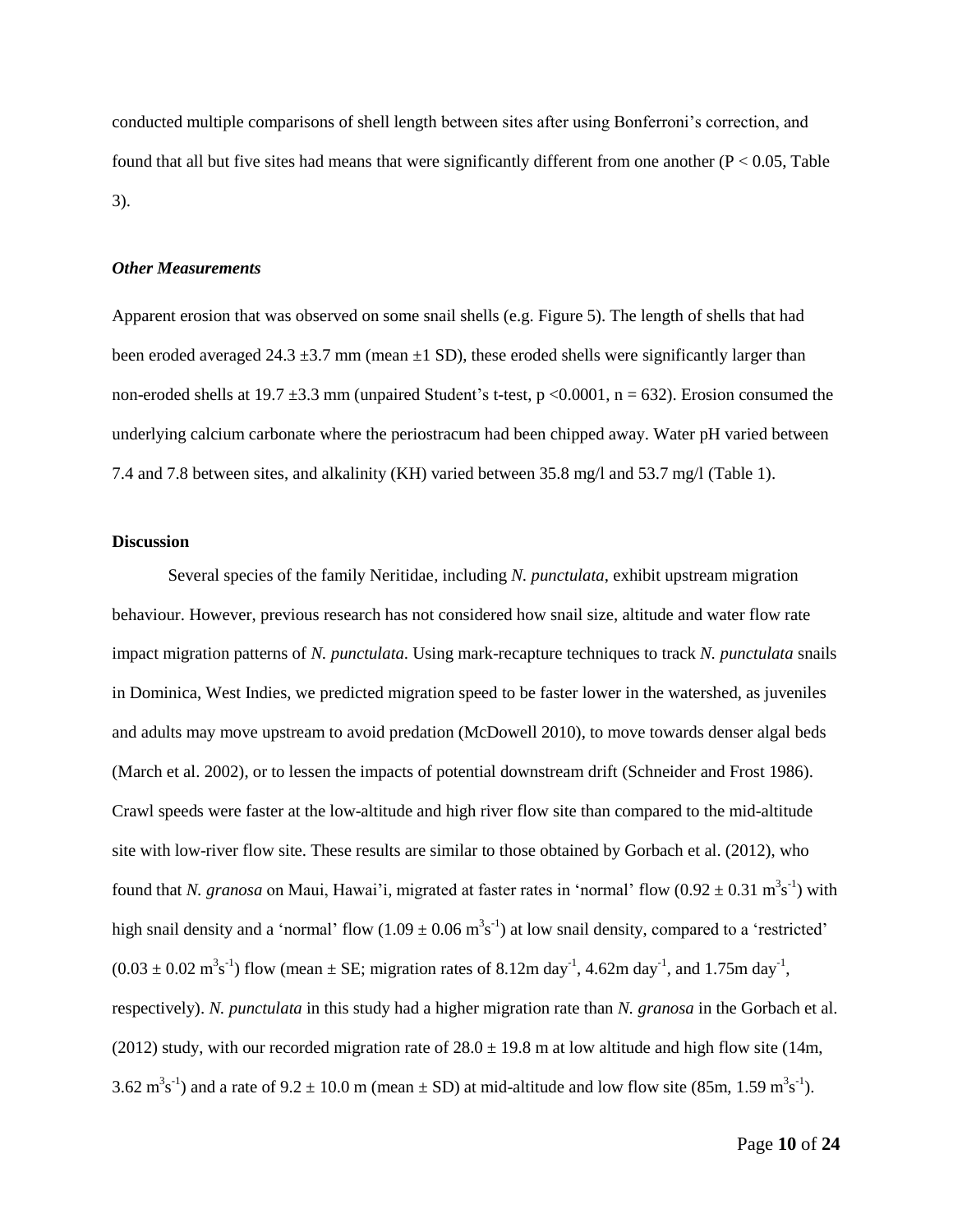More rapid migration rates at faster river velocities (as observed in our low altitude site and in the two normal flow regimes from Gorbach et al*.* (2012)) fits the hypothesis put forth by Schneider and Frost (1986) that upstream migration serves in part to prevent downstream drift into undesirable habitat area (i.e. ocean, high-predator density in low altitude areas). Snails are hypothesized to "escape" high flow areas where dislodgement is likely through quick upstream migration and can reach low flow areas, where migration rates are lessened.

In agreement with Schneider and Frost (1993), we found no significant relationship between snail size and displacement, suggesting that even with increases in foot size, and energy stores with shell size, large snails do not crawl at the maximal rates allowed. Smaller snails (<20mm) at the low altitude site showed a weak positive correlation with positive displacement, but this effect was not statistically significant. The overall lack of effect of size on displacement lends more support to our findings that location within watershed has more impact on crawl rate than size does.

Downstream displacement was recorded at both sites, with greater frequency at the mid-altitude, low flow site but with greater average distance at the low-altitude high flow site. Gorbach et al. (2012) found higher rates of downstream migration at low flow sites (43% compared to ~5% for normal flow). We observed the same effect: downstream displacement occurred more often at a low river flows (midaltitude site). Thus, our data suggest that altitude and water flow rate influence migration speed and decreased water flow rate, and more downstream displacement is likely to occur in higher watershed altitude. Upstream migration rates likely decrease as feeding and mating opportunities are prioritized by *N. punctulata*. Downstream displacement could also be a function of seeking out ideal grazing grounds on a local scale; at the low flow site 5, a pool and resulting sparser tree canopy immediately downstream of the introduction site likely allowed for more light to reach river bottom, and thus could drive higher densities of microalgae. Overall, however, canopy cover was sparser at site 1 than site 5. Further research on canopy cover, microalgal density, and snail movement is necessary to understand how riverine microhabitats affect displacement rates.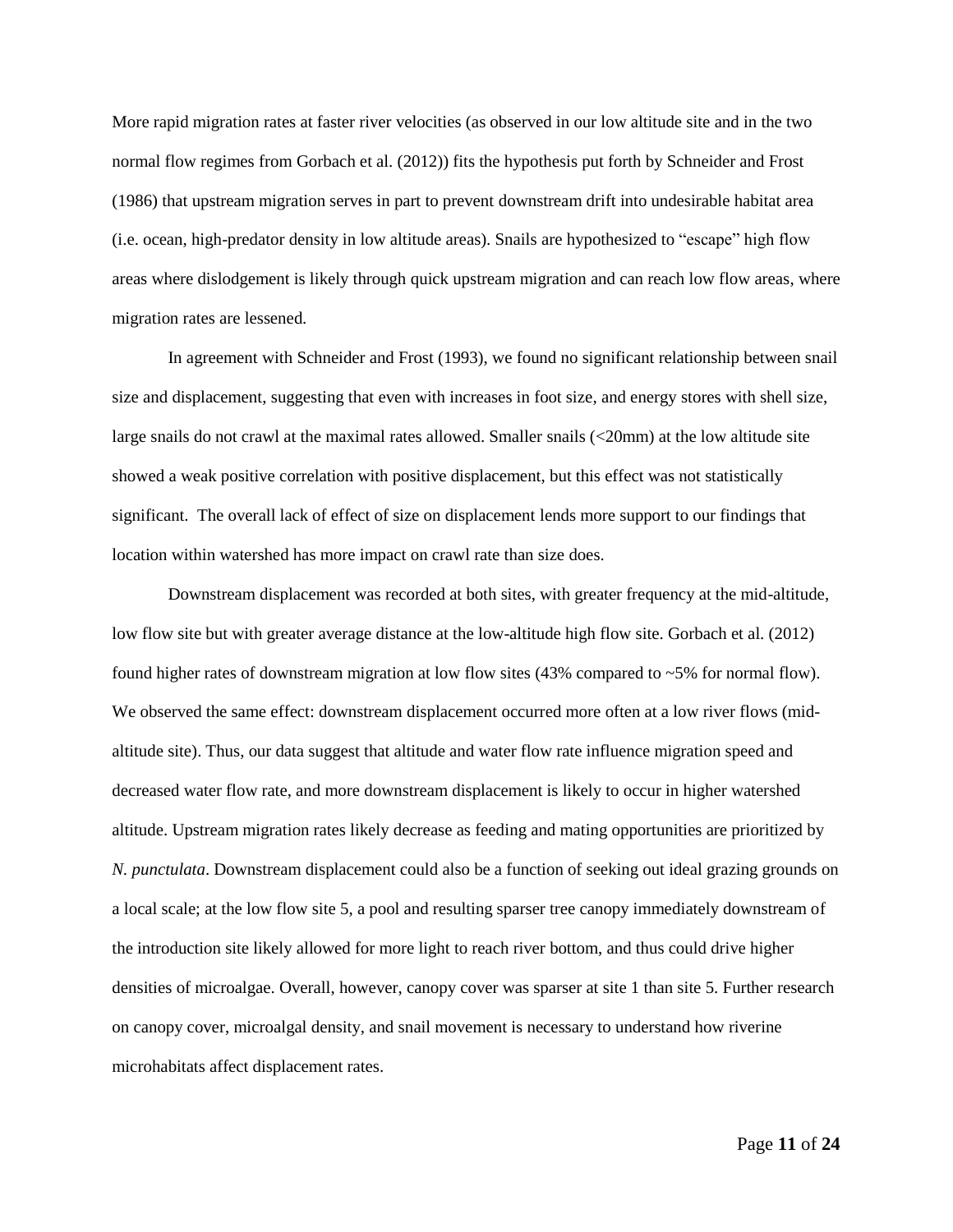Fewer snails were recovered at the low altitude site during the mark-recapture experiment than at the mid altitude site. This could be for several reasons; 1) riverbed topography and increased river flow may complicate snail recovery while snorkelling, 2) increased flow at the low altitude site could wash snails beyond the downstream survey extent, and 3) given the maximum observed snail migration speed (36m in one week), snails may have crawled upstream and beyond the transect within the first week. Snails were also frequently recaptured downstream of their previous location at the low-altitude site, supportive of the second hypothesis. This may be due to dislodgement by spates which occurred several times during our study period, which would explain slower and even negative migration rates, but may also be the result of a weaker upstream drive as ideal habitat is reached and a dislodgement event less likely in low flow and at higher altitudes in the watershed (Gorbach et al. 2012).

Models of snail fitness (Schneider and Lyons 1993) indicate location within watershed is a function of size-dependent survival and fecundity. Small snails experience a maximum fitness at intermediate distances from river mouth, due to smaller energy stores, but have steep survival curves that drive upstream movement in response to predation and dislodgement. Intermediate-sized snails have energy stores that allow them to travel upstream and achieve higher survival rates than smaller snails. Large snails have relatively even survival curves across the watershed, due to their larger size functioning as a predation deterrent. These larger snails should experience fitness maxima low in the watershed because of high dislodgement and predation resistance, but low upstream mobility. However, their previous migration history as juveniles results in them maintaining a high-altitude position *in situ* as adults (Schneider and Lyons 1993).

With these models, we predicted that smaller snails were likely to be more abundant near the river mouth, where they have just entered the river after settling as benthic juveniles in the Atlantic Ocean. Our data support this prediction, with larger shells tending to be found higher in the watershed. The slope gradient coefficient of shell size over altitude (in our study  $m=0.036$ ) is not as strong as snails observed by Pyron and Covich (2003), who studied the larger and less steep watersheds of the Rio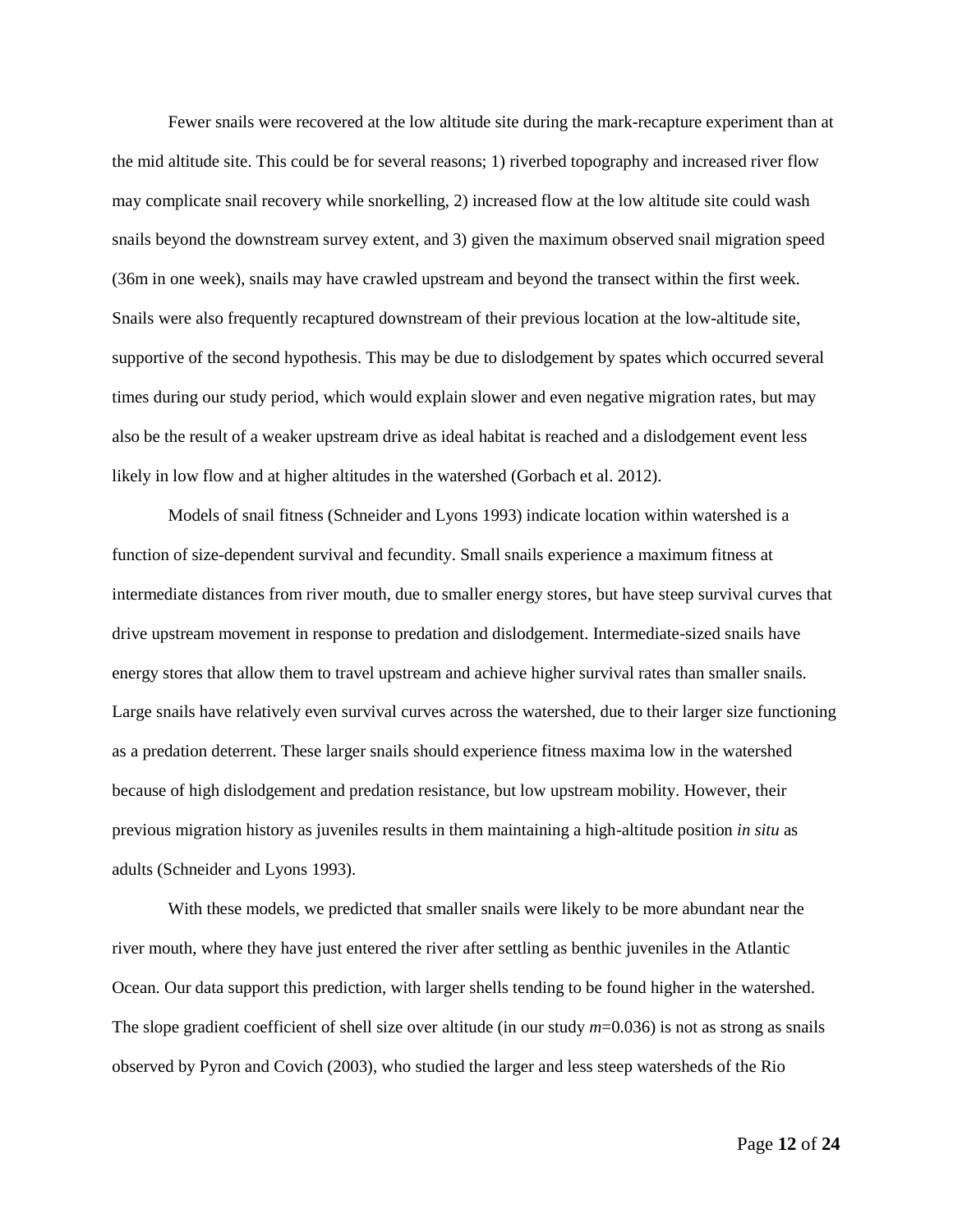Mameyes (*m*= 2.04) and Espiritu Santo (*m*= 3.24) in Puerto Rico. Due to the larger altitude gradient of our studied watershed, we expected to see a stronger regression coefficient between shell size and altitude in our study. However, alternate models suggest that watershed length may be important. For example, the Rosalie River reaches an altitude of 123m within 4km of the ocean, while the Rio Mameyes reaches less than 40m in that same distance (Pyron and Covich 2003). The altitude of the Pyron and Covich (2003) study sites are, however, comparable to those in the present study (85m and 14m); the Rio Espiritu Santo sites are at altitudes of 5, 10, 65, and 105m, while the Rio Mameyes are at 5, 45, 90, and 200m.While altitudinal barriers such as waterfalls associated with steep gradients such as in Dominica certainly impact *N. punctulata* distribution, our data show that location within watershed dictates shell size; larger shells were found farther from the river mouth. More large snails were found at high watershed altitudes as an artefact from their previous migration history. However, our linear model shows river flow to have a negative correlation with shell length as distance from mouth increases. According to this model, larger snails could also be seeking out low flow sites at close distance to the ocean; however, the absence of large snails at low altitudes generally indicates that the small snails at high flow and far distance are what drives the negative correlation with shell length and distance from ocean. Smaller snails therefore are seeking out high flow stretches at high altitudes; this finding aligns with those of Blanco and Scatena (2007), who found smaller snails migrated through a wide high-flow channel while larger snails migrated through a low-flow channel at the same altitude. They conclude that small snails experience less turbulence in high flow environments and may avoid predators who prefer low river flow (Blanco and Scatena 2007). While it appears that smaller snails were able to resist high water flows, "hitchhiking" behaviour was observed with snails of all sizes. We note that this behaviour may explain the presence of smaller snails at high flow sites far from the river mouth. Kano (2009) posits that such hitchhiking behaviour may assist juveniles to complete more rapid and less energetically expensive migrations upstream and could provide a mechanism for some smaller snails to reach upstream sites.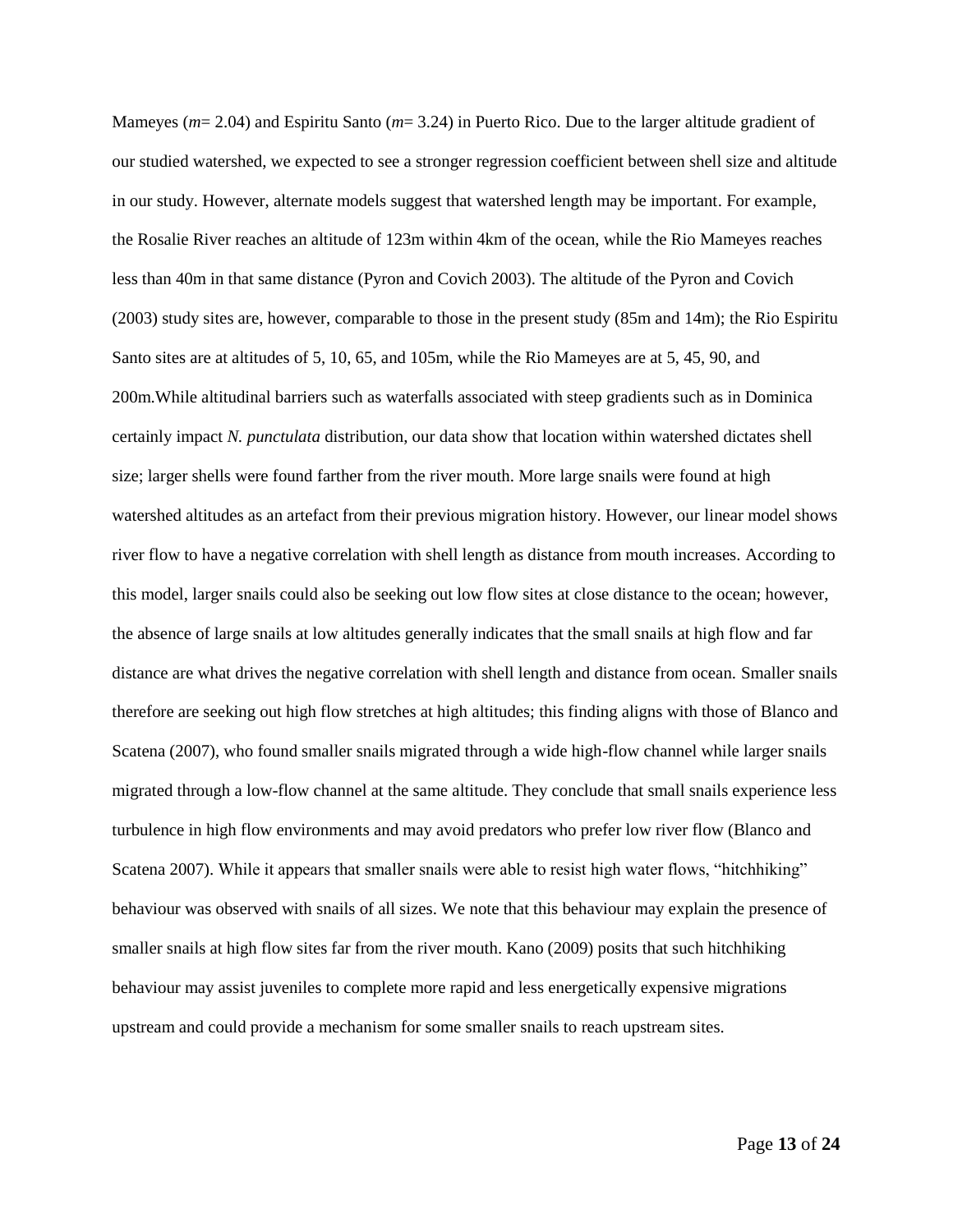We observed high rates of shell erosion in the periostracum and underlying calcium carbonate in large *N. punctulata* individuals. These observations are consistent with those reported by Maciolek (1978) in Hawaiian nerite snails and by Blanco-Libreros and Arroyave-Rincón (2009) in *Neritina virginea* in Puerto Rico. We hypothesize that the process begins when the periostracum is chipped through predation, conspecific rasping, and/or tumbling against boulders, revealing calcium carbonate beneath. Blanco-Libreros and Arroyave-Rincón (2009) found birds and decapods responsible for predated chipped shells, while damage to shells containing live snails was caused by conspecific grazing (Craig 1967). Conspecific hitchhiking behaviour as observed by Kano (2009) may also provide a mechanism for shell removal; Amortegui-Torres et al. (2013) hypothesize conspecifics climb atop and rasp shells to gain calcium carbonate in a carbonate-limited environment. Euendolith (boring) microorganisms such as cyanobacteria may also be responsible for removal of periostracum and calcium carbonate, allowing for water ingress into shell matrix (Golubic et al. 1981; Cockell and Herrera 2008). Based on our observation of downstream movement, possibly caused by dislodgement, we add tumbling as a potential cause of shell erosion. Damage to live snails could therefore be caused by unsuccessful predation events by birds (*Butorides virescens* observed during surveys), decapods (many species observed during surveys), cyanobacterium boring, or tumbling.

However, erosion of the shell is inconsistent with these events in isolation. The periostracum, as an organic layer composed of proteins resilient to low water pH, protects the vulnerable calcium carbonate from dissolution (Taylor and Kennedy 1969; Rodolfo-Metalpa et al*.* 2011). Older snails are larger and have had more time to erode than younger snails. It is likely that *N. punctulata* does not possess the physiological mechanisms to buffer low pH freshwater, relying on the periostracum to protect the calcium carbonate shell structure from senescence these environments. Water pH and alkalinity measurements at sampling sites indicate neutral pH and a good buffering capacity; however, calcium carbonate mass loss can occur at 7.9 pH and calcite saturation states of 2.19 with oysters in marine environments (Waldbusser et al*.* 2011). Dominica is predominantly composed of rock of volcanic origin,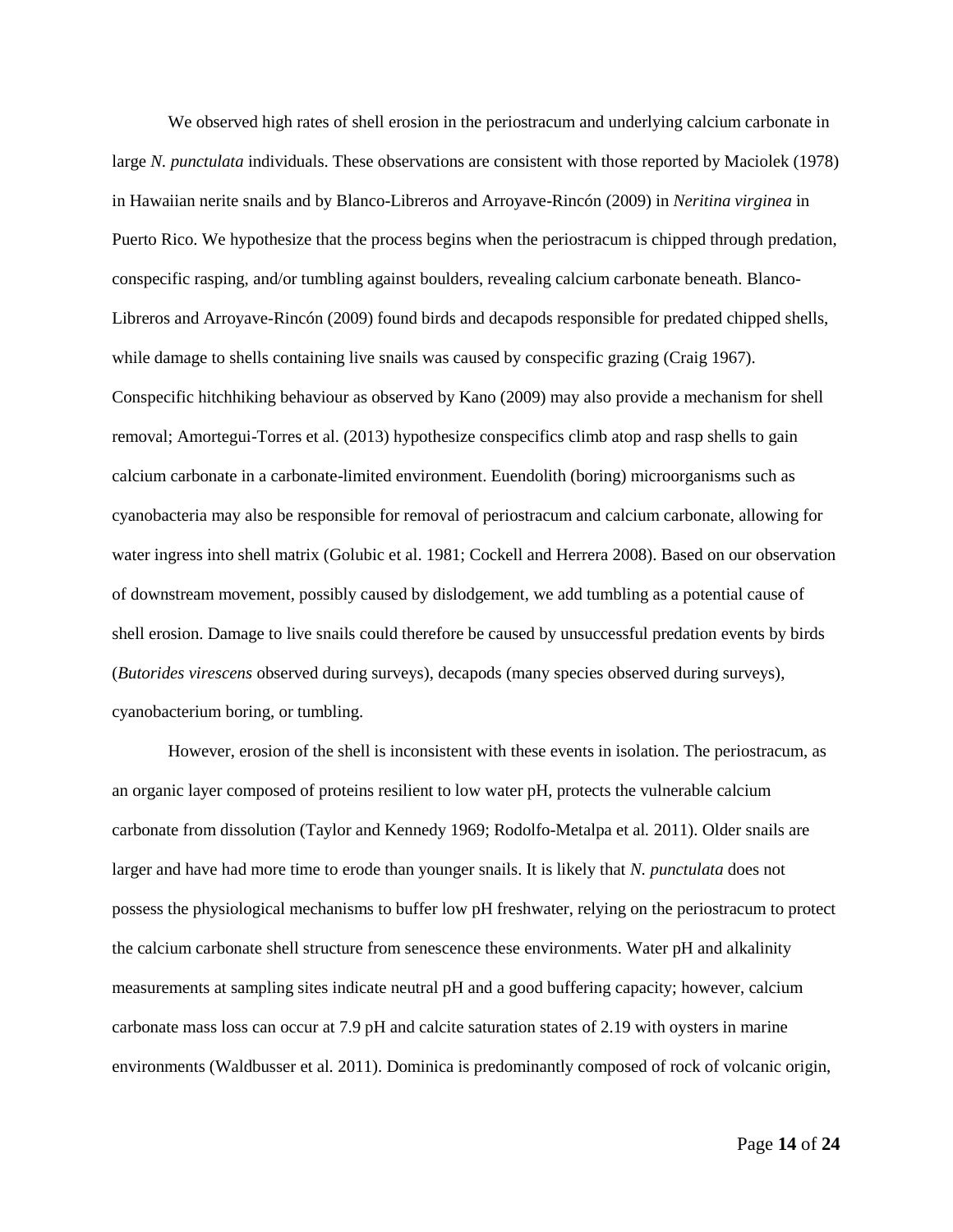containing little calcium (Smith 2013). However, given that *N. punctulata* clearly can deposit calcium carbonate to grow to large sizes high in the watershed, acidic erosion of sub-periostracum calcium carbonate is most likely. A direction for future research could investigate these fitness impacts within the context of *N. punctulata* migration behaviour, as well as grazer-exclusion studies to understand the role of conspecific rasping on shell erosion.

#### *Limitations*

This study relied on a single season of *N. punctulata* observations from June-July (Dominica's rainy season lasting from June to October). Mark-recapture undertaken during different parts of the year would enable seasonal variations in migration to be characterised. Further, a third 'high' altitude, comparative mark-recapture site would have provided opportunities to explore the movements. However, the ruggedness of the watershed and associated issues with access prevented this. We used volunteers to assist with weekly mark-recapture data collection with a lead scientist present, and therefore accuracy and sampling effort may have slightly differed week to week. Distance was measured with tape measures, and we estimate error of migration distances to be on the order of  $\pm 0.5$ m. We used time-float methodology for river flow; it is likely that the use of flowmeter would be more accurate.

#### **Conclusion**

Upstream migrations of amphidromous organisms fulfil a critical ecological role in island montane streams by transporting nutrients of marine origin high into nutrient-poor headwaters (Engman et al. 2018). Understanding how high-biomass amphidromous organisms such as *N. punctulata* migrate throughout a watershed sheds light on the mechanics of this major nutrient transport system. We found displacement rate of *N. punctulata* to be a function of river flow and the effects of altitude and distance from ocean. This migration system is ripe for additional research to answer questions on: movement to microhabitat patches in comparison to overall riverine displacement, energy budgeting in varying river flows, and mechanics and fitness impacts of shell erosion in gastropods.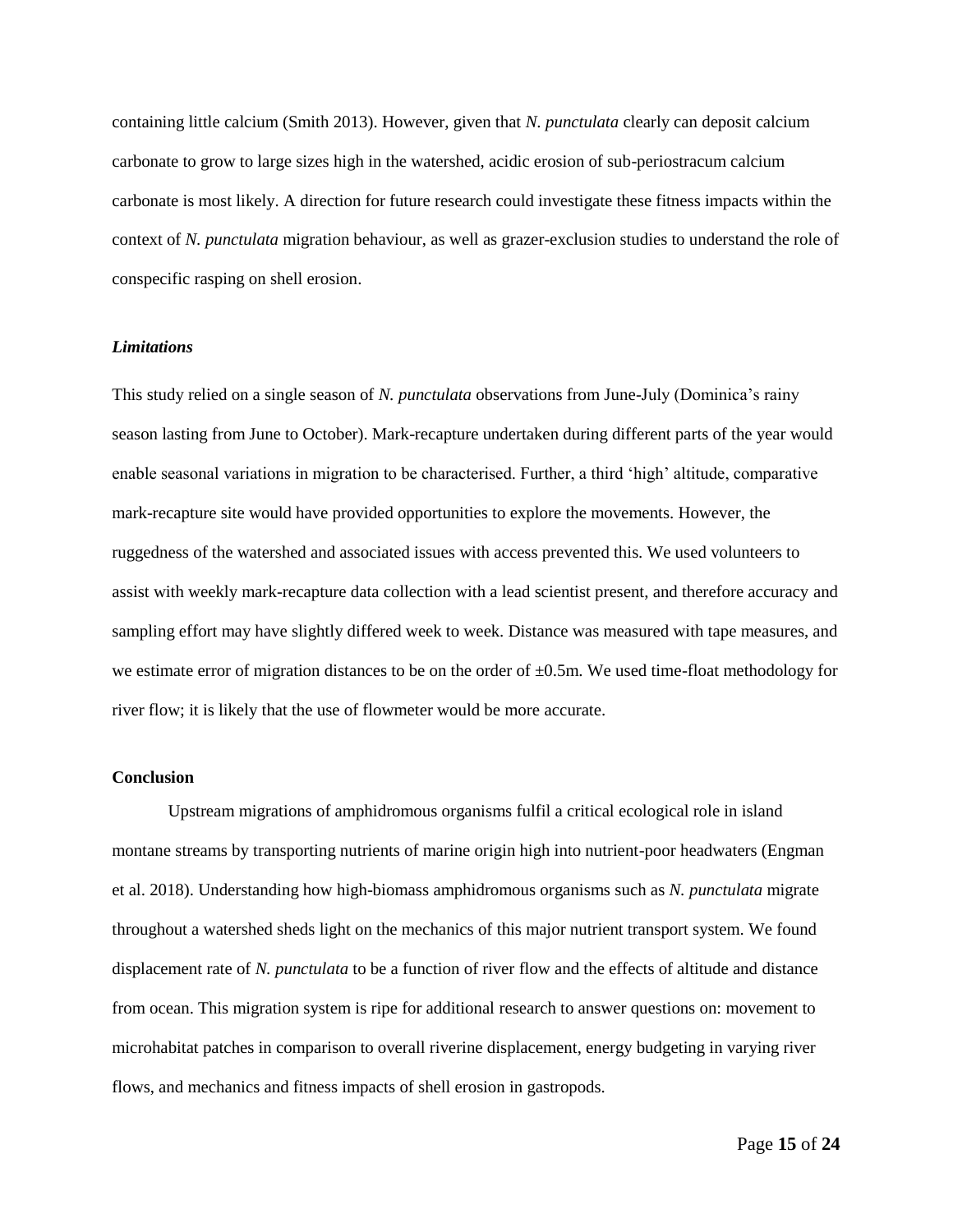#### **References**

- Amortegui-Torres V, Taborda-Marin A, Blanco JF (2013) Edge effect on a *Neritina virginea*  (Neritimorpha, Neritinidae) population in a black mangrove stand (Magnoliopsidae, Avicenniaceae: *Avicennia germinans*) in the Southern Caribbean. Pan-Am J Aquat Sci 8(2): 68- 78.
- Blanco-Libreros JF, Arroyave-Rincó A (2009) Daños por depredación y tamaño de concha del caracol diádromo Neritina virginea (Gastropoda: Neritidae) en el Río Mameyes, Puerto Rico. Rev Biol Trop (Int J Trop Biol) 57(4): 1069-1080.
- Blanco JF, Scatena, FN (2007) The spatial arrangement of *Neritina virginea* (Gastropoda:Neritidae) during upstream migration in a split-channel reach. River Res Applic 23: 235-245.
- Brasher AM (1993) Life history characteristics of the native Hawaiian stream snail *Neritina granosa* (hihiwai) [technical report]. Cooperative National Park Resources Studies Unit, University of Hawai'i at Manoa.

Cockell CS, Herrera A (2008) Why are some microorganisms boring? Trends Microbiol 16(3): 101-106.

- Craig AK (1967) Lithophagic snail from southern British Honduras. Science 158(3802): 795-796.
- Crandall ED, Taffel JR, Barber PH (2010) High gene flow due to pelagic larval dispersal among South Pacific archipelagos in two amphidromous gastropods (Neritomorpha: Neritidae). Heredity 104: 563-572.
- Engman AC, Kwak TJ, Cope WG (2018) Do postlarval amphidromous fish transport marine-derived nutrients and pollutants to Caribbean streams? Ecol Freshw Fish 27: 847-856.
- Golubic S, Friedmann EI, Schneider J (1981) The lithobiontic ecological niche, with special reference to microorganisms. J Sediment Res 51(2): 475-478.
- Gorbach KR, Benbow ME, McIntosh MD, Burky AJ (2012) Dispersal and upstream migration of an amphidromous neritid snail: implications for restoring migratory pathways in tropical streams. Freshwater Biol 57(8): 1643-1657.
- Hodges MH, Allendorf FW (1998) Population genetics and pattern of larval dispersal of the endemic Hawaiian freshwater amphidromous gastropod *Neritina granosa* (Prosobranchia: Neritidae). Pac Sci 52(3): 237-249.
- Kahle D, Wickham H (2013) ggmap: Spatial visualization with ggplot2. R J 5(1): 144-161.
- Kano Y (2009) Hitchhiking behaviour in the obligatory upstream migration of amphidromous snails. Biol Letters 5: 465-468.
- Lucas MC, Baras E, Thom TJ, Duncan A, Slavík O (2001) Migration of Freshwater Fishes*.* Blackwell Science, Oxford (UK).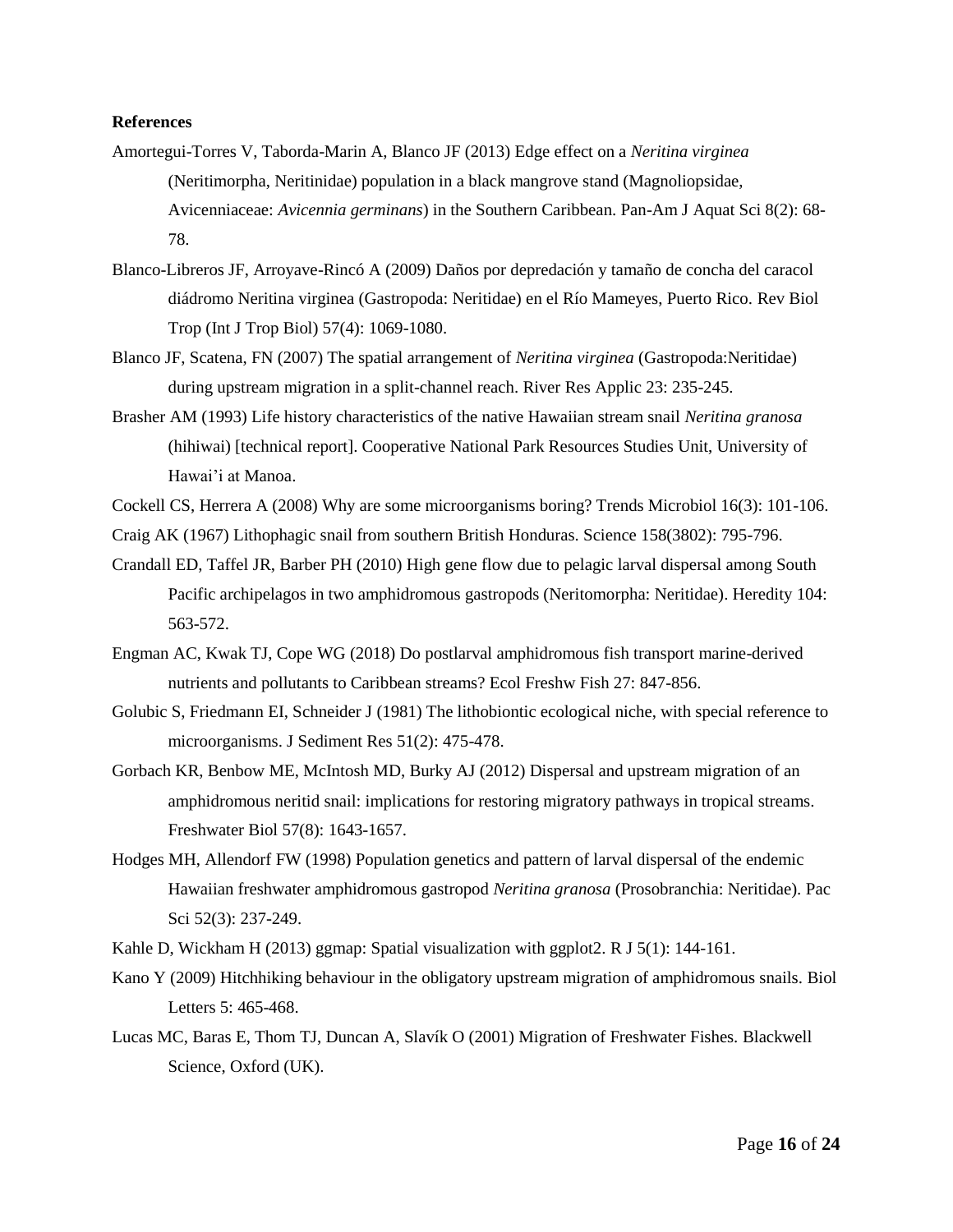- March JG, Pringle CM, Townsend MJ, Wilson AI (2002) Effects of freshwater shrimp assemblages on benthic communities along an altitudinal gradient of a tropical island stream. Freshwater Biol 47: 377-390.
- McDowall RM (2010) Why be amphidromous: expatrial dispersal and the place of source and sink population dynamics? Rev Fish Biol Fisher 20: 87-100
- Maciolek JA (1978) Shell character and habitat of nonmarine Hawaiian neritid snails. Micronesica 14(2): 209-214.
- Michaud JP, M Warienga (2005) Estimating discharge and stream flows. Washington State Department of Ecology, 05-10-070.
- MolluscaBase (2018A) *Clypeolum latissimum* (Broderip, 1833). World Register of Marine Species at: http://marinespecies.org/aphia.php?p=taxdetails&id=873723 Accessed June 22 2018.
- MolluscaBase (2018B) *Nereina punctulata* (Lamarck, 1816). World Register of Marine Species at: http://marinespecies.org/aphia.php?p=taxdetails&id=873793 Accessed June 22 2018.
- Pyron M, Covich AP (2003) Migration patterns, densities, and growth of *Neritina punctulata* snails in Rio Espiritu Santo and Rio Mameyes, northeastern Puerto Rico. Caribb J Sci 39(3): 338-347.
- Rodolpho-Metalpa R, Houlbrèque F, Tambutté É, Boisson F, Baggini C, Patti FP, Jeffree R, Fine M, Foggo A, Gattuso J-P, Hall-Spencer JM (2011) Coral and mollusc resistance to ocean acidification adversely affected by warming. Nat Clim Change 1: 308-312.
- Schneider DW, Frost TM (1986) Massive upstream migrations by a tropical freshwater neritid snail. Hydrobiologia 132:153-157.
- Schneider DW, Lyons JL (1993) Dynamics of upstream migration in two species of tropical freshwater snails. J N Am Benthol Soc 12(1): 3-16.
- Smith AL, Roobol MJ, Mattioli GS, Fryxell JE, Daly GE, Fernandez LA (2013) The volcanic geology of Dominica, Lesser Antilles: the surface expression of an island-arc batholith. Geol S AM S 496.
- Taylor JD, Kennedy WJ (1969) The influence of periostracum on the shell structure of bivalve molluscs. Calc Tiss Res 3: 274-283.
- Trussell GC, Johnson AS, Rudolph SG, Gilfillan ES (1993) Resistance to dislodgement: habitat and sizespecific differences in morphology and tenacity in an intertidal snail. Mar Ecol Prog Ser 100: 135-144.
- Waldbusser GG, Steenson RA, Green MA (2011) Oyster shell dissolution rates in estuarine waters: Effects of pH and shell legacy. J Shellfish Res 30(3): 659-669.
- Zydlewski J, Wilkie MP (2013) Freshwater to seawater transitions in migratory fishes. In: McCormick, S, A Farrell, C Brauner (ed) Fish physiology: euryhaline fishes,  $1<sup>st</sup>$  edn. Elsevier, Oxford. pp 253-326.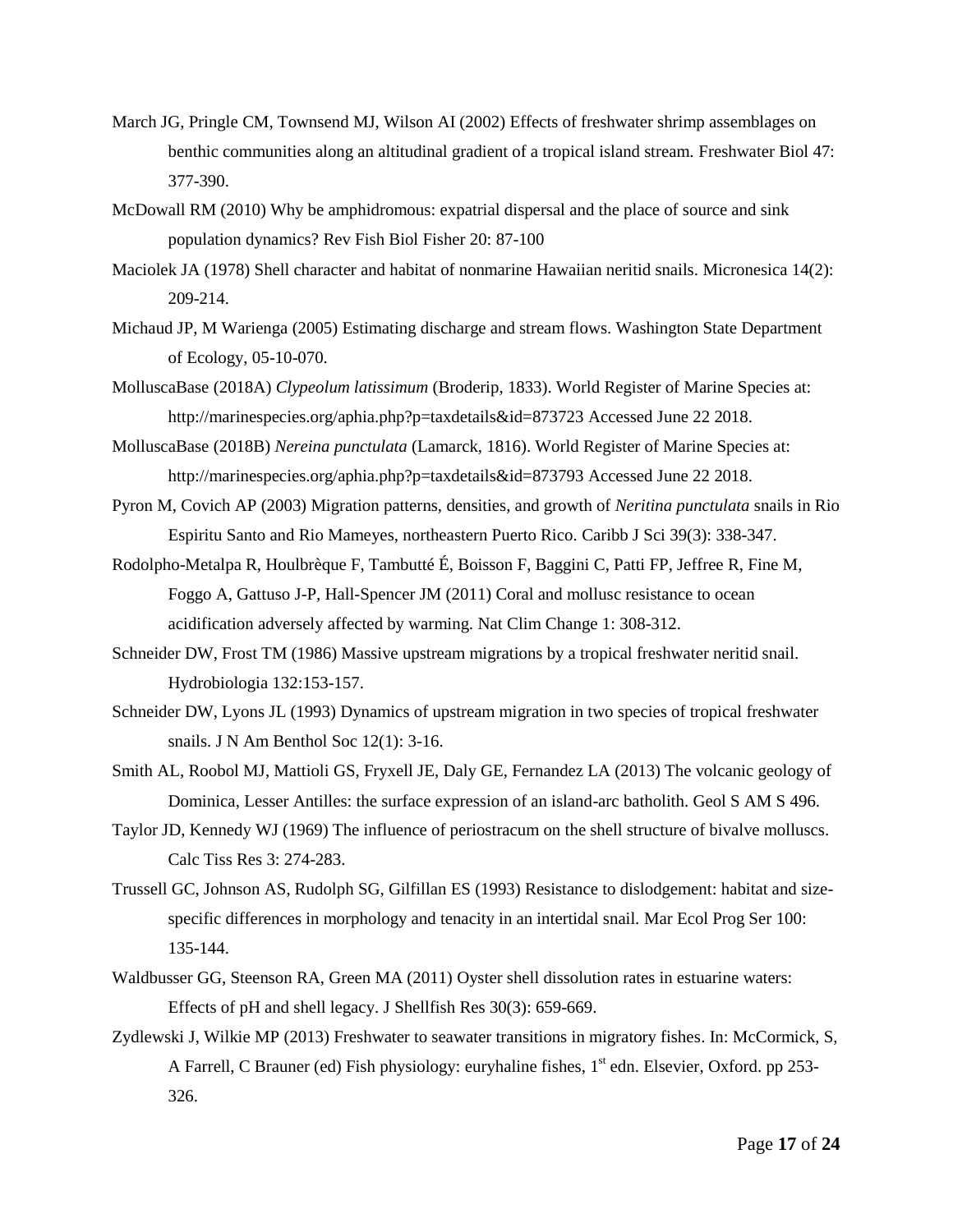#### **Figures**



**Fig. 1**. a) Location of Rosalie River study sites on Dominica, with *Nereina punctulata* collection and Mark-Recapture (M-R) sites indicated (also see Table 1). b) Location of Rosalie River within Dominica. c) Location of Dominica within the West Indies. Imagery captured from Google Earth Pro v.7 on 15-10- 2018. Map created in R using the ggmap package (Kahle and Wickham 2013)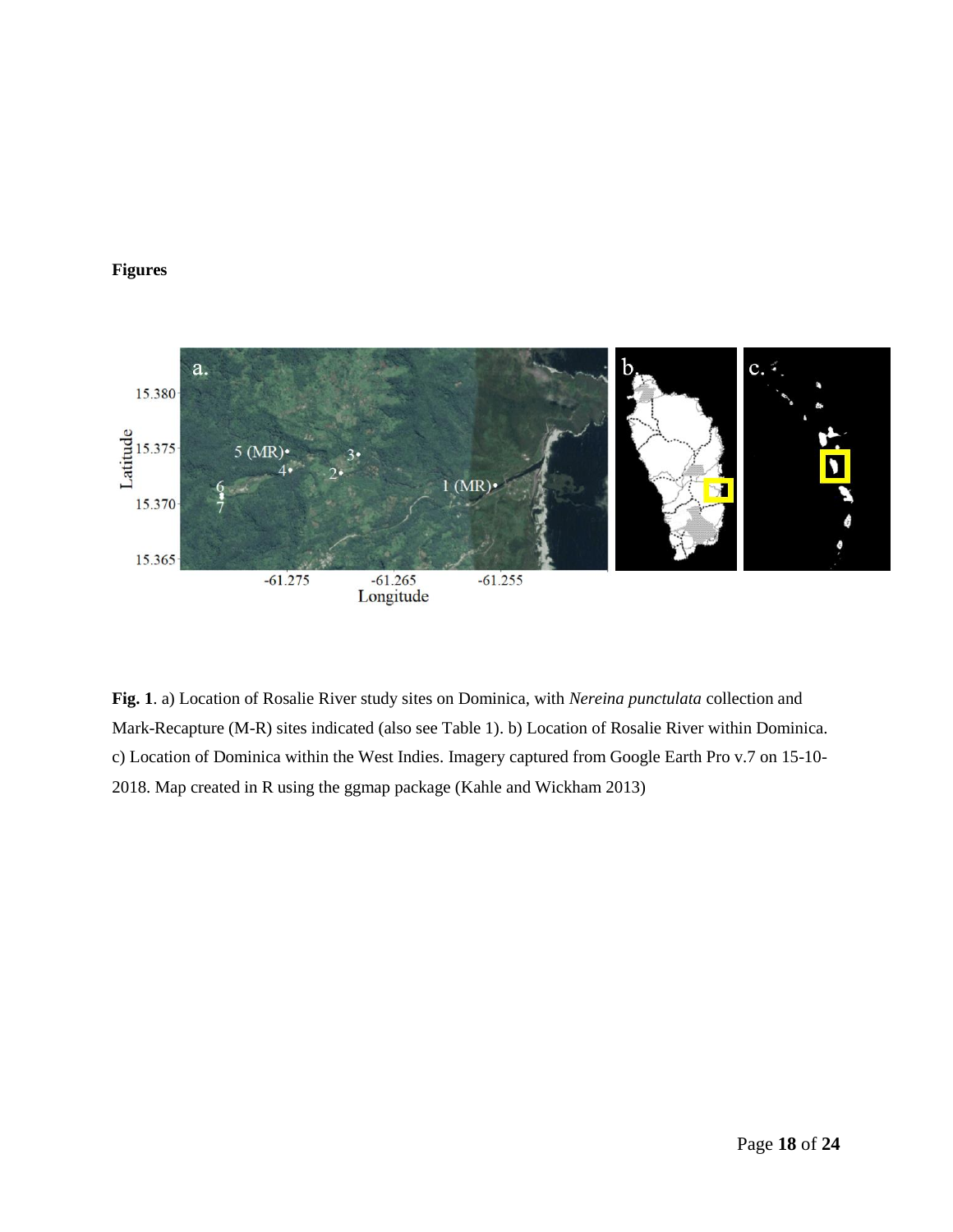

**Fig. 2.** Mark-recapture sites for *Nereina punctulata*. a) Mermaid Pool (Browns River), Site 5 (midaltitude), b) Rosalie River mouth (Rosalie River), Site 1 (low-altitude).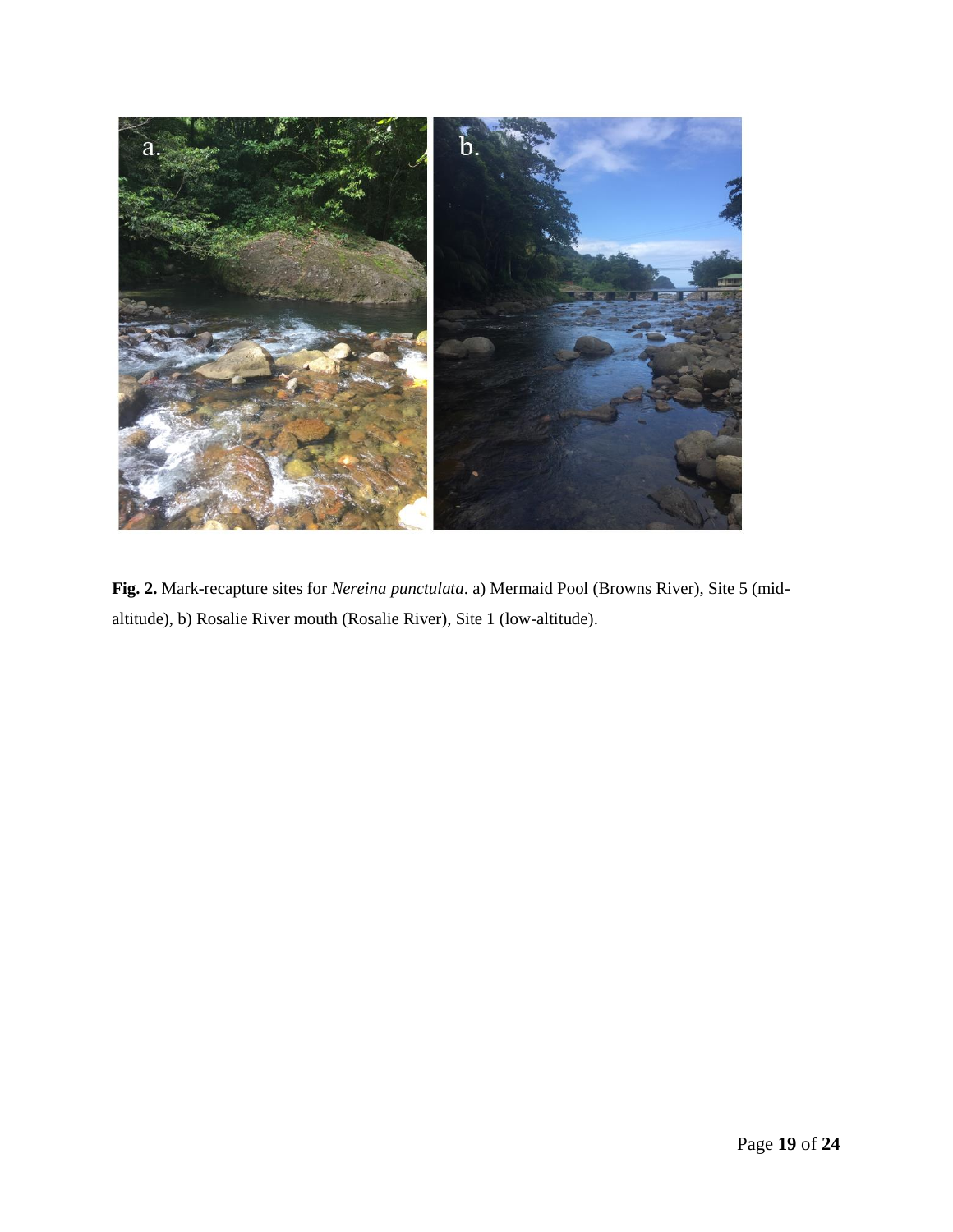

**Fig. 3.** No linear relationship between shell length and net river displacement (m) of *Nereina punctulata*  at both the low altitude site 1 (Rosalie, 14m ASL,  $p = 0.11$ ) and mid-altitude site 5 (Mermaid Pool, 85m ASL,  $p = 0.63$ ). Each point is the average distance moved over the course of the study for each marked individual. Data collected June - July 2017.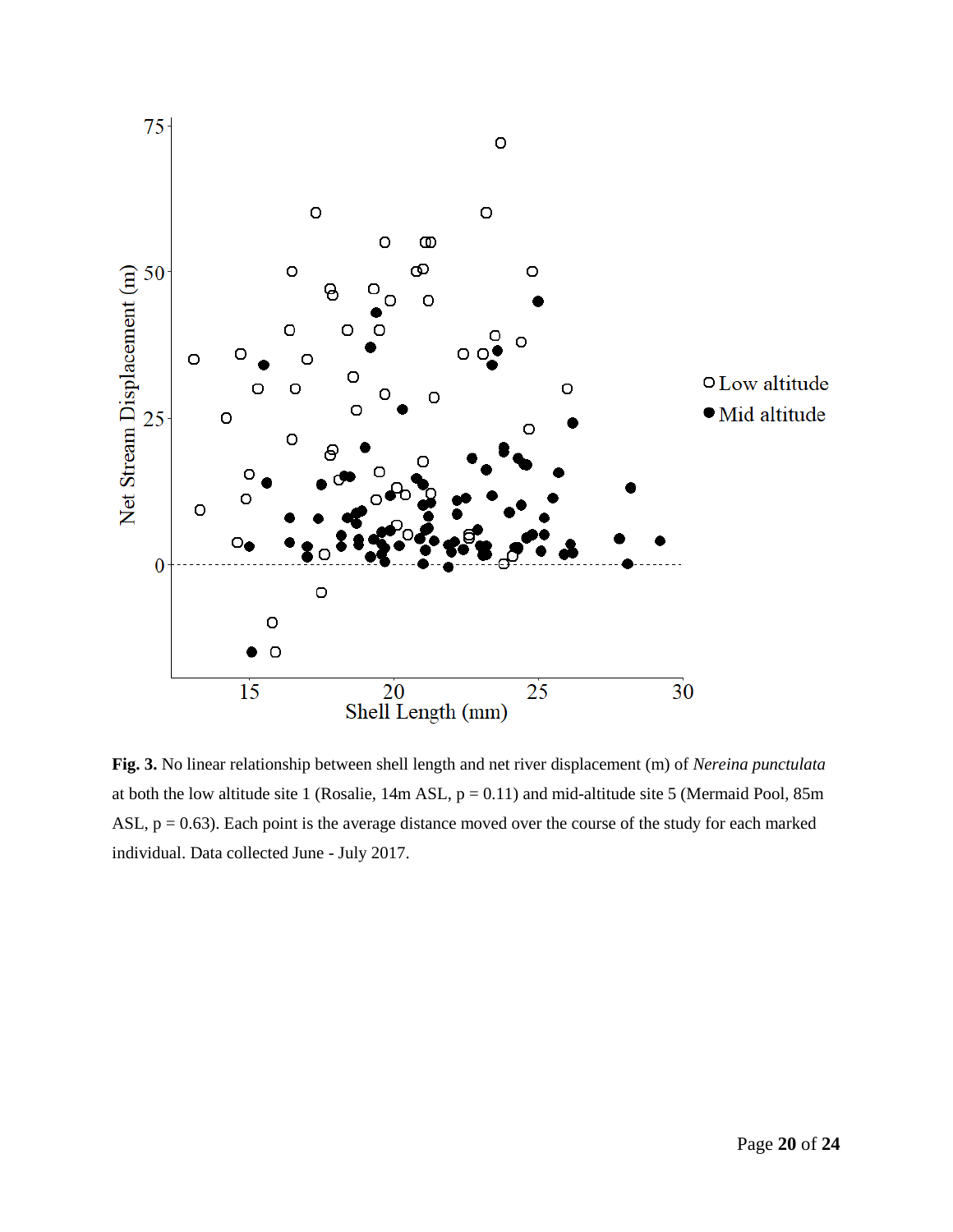

**Fig. 4.** Box and whisker-plots of *Nereina punctulata* shell length at each sampling site, over a.) altitude, b.) river flow, and c.) distance from river mouth. All linear regression slopes are significant from no slope  $(p<0.0001, p<0.0001,$  and  $p=0.0004$ , respectively) The central line in the boxplot is the median, the bottom and top of the boxes are the first and third quartiles, confidence interval about the linear model is the gray shading around the fitted model, and the vertical lines indicate the range in shell length. Data collected June-July 2017.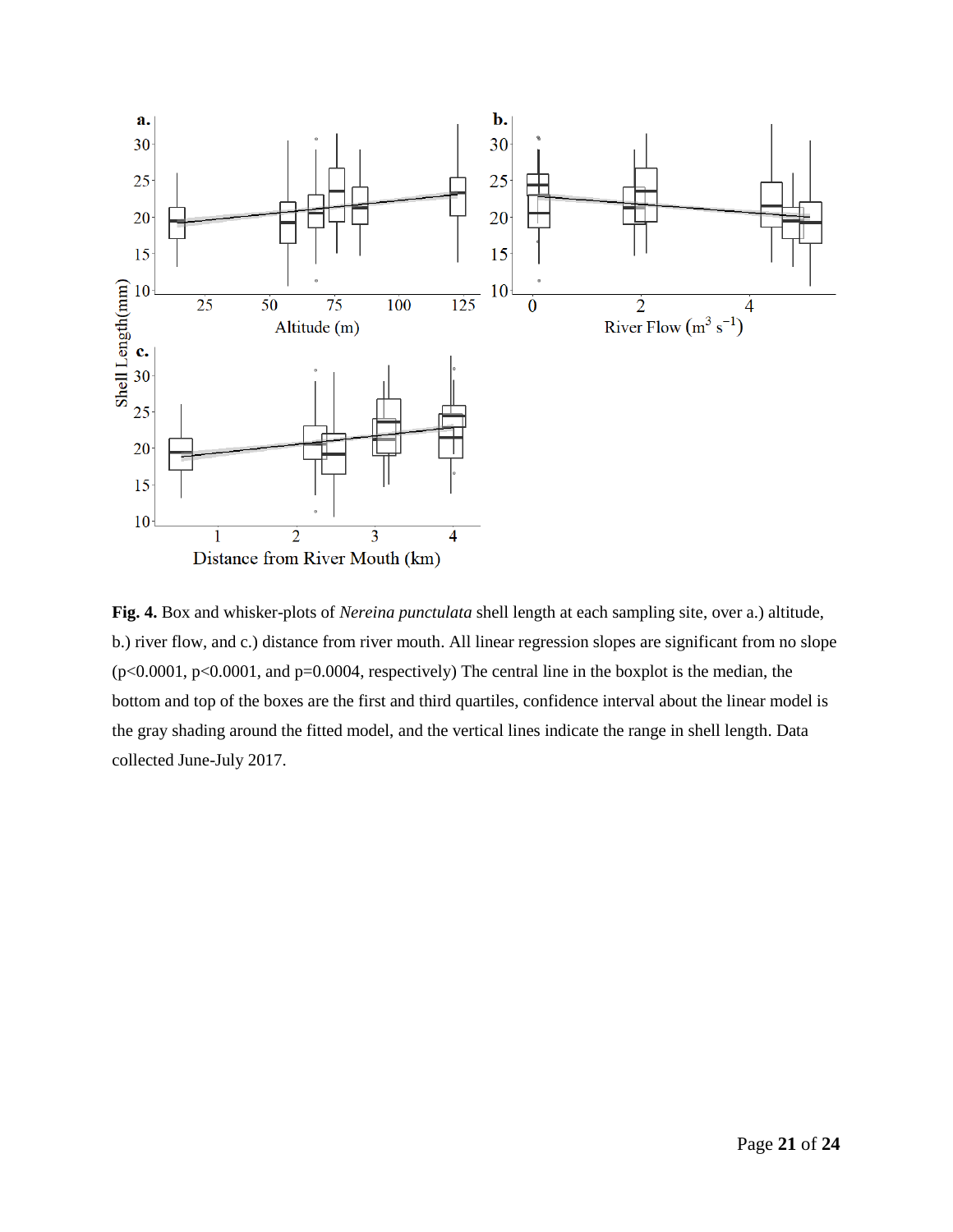

**Fig. 5.** *Nereina punctulata* shell erosion. Dark outer periostracum has been eroded away to reveal green structural calcium carbonate.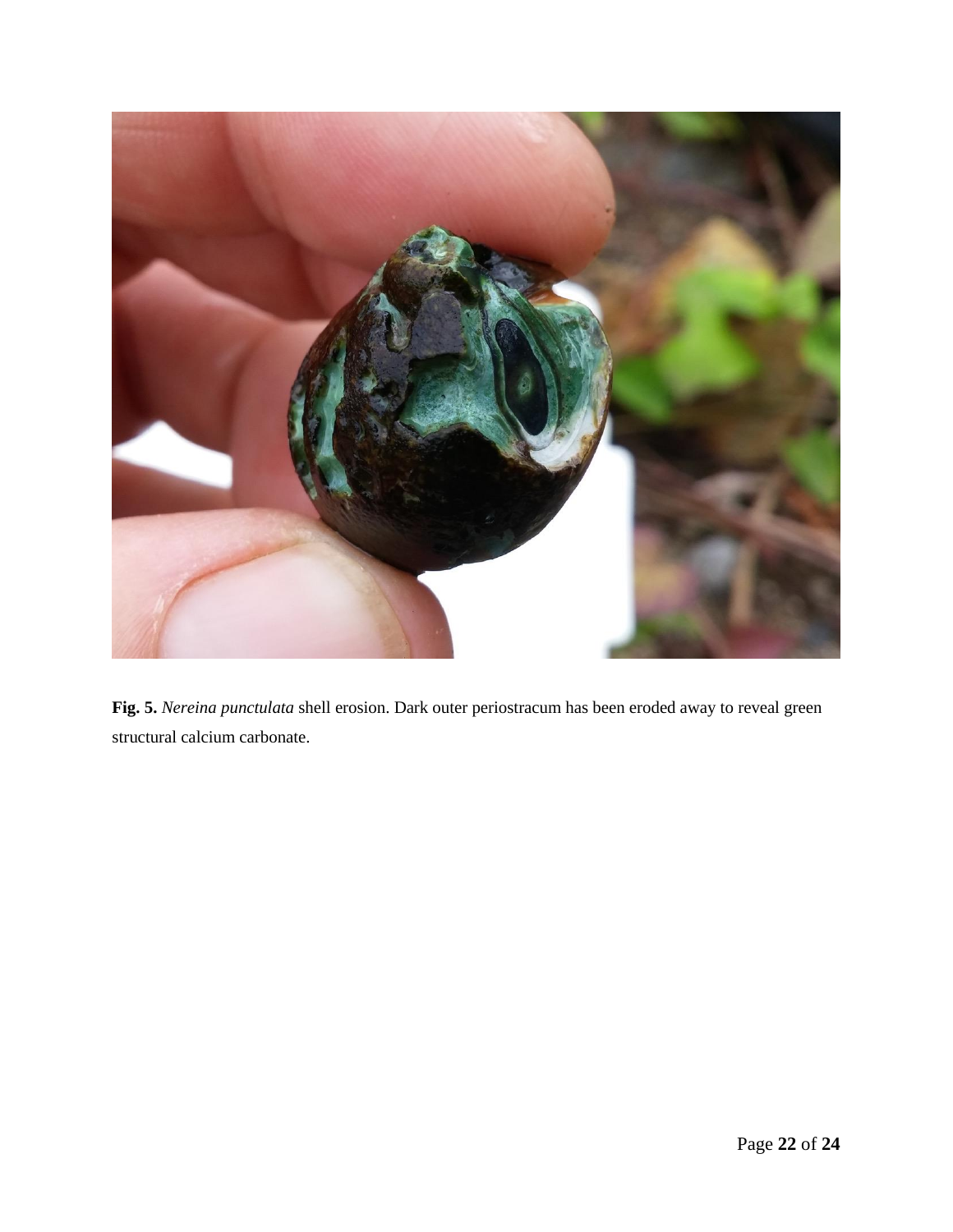| Collected                                     | 100            | 100                              | 100            | 56                   | 100                  | $\overline{81}$      | 54                               |
|-----------------------------------------------|----------------|----------------------------------|----------------|----------------------|----------------------|----------------------|----------------------------------|
| KH Mark-Recapture $\sim$                      | Yes            | ı                                | ı              | ı                    | Yes                  | $\mathbf{I}$         | ı                                |
|                                               | 35.8           | $\mathbf{I}$                     | 53.7           | $\mathbf I$          | 35.8                 | 35.8                 | ı                                |
| Ę                                             | 7.8            | $\mathbf{I}$                     | 7.8            | 7.7                  | 7.5                  | 7.8                  | ı                                |
| River velocity<br>$(m^3s^{-1})$               | 3.62           | 5.12                             | 0.12           | 2.09                 | 1.59                 | 4.4                  | 0.095                            |
| Distance from<br>River Mouth<br>$\mbox{(km)}$ | 0.53           | 2.48                             | 2.24           | 3.18                 | 3.12                 | 3.97                 | 4.01                             |
| Longitude Latitude Altitude (m)               | $\overline{4}$ | 57                               | 8 <sup>9</sup> | 76                   | 85                   | 123                  | 123                              |
|                                               | 15.37472       |                                  | 15.37278       |                      |                      |                      |                                  |
|                                               | $-61.275$      |                                  | $-61.27$       | $-61.25556$ 15.37167 | $-61.28111$ 15.37083 | $-61.28111$ 15.37056 |                                  |
| Name                                          | Rosalie Bay    | Second Bridge -61.27472 15.37306 | Ford           | Lunar Pool           | Mermaid Pool         | Banana Lama          | B-L Tributary -61.26833 15.37444 |
| Site                                          |                | $\mathbf{C}$                     | 3              | 4                    | $\overline{5}$       | $\circ$              | $\overline{r}$                   |

**Table 1.** Site metadata for mark-recapture and opportunistic collection sites on Dominica.